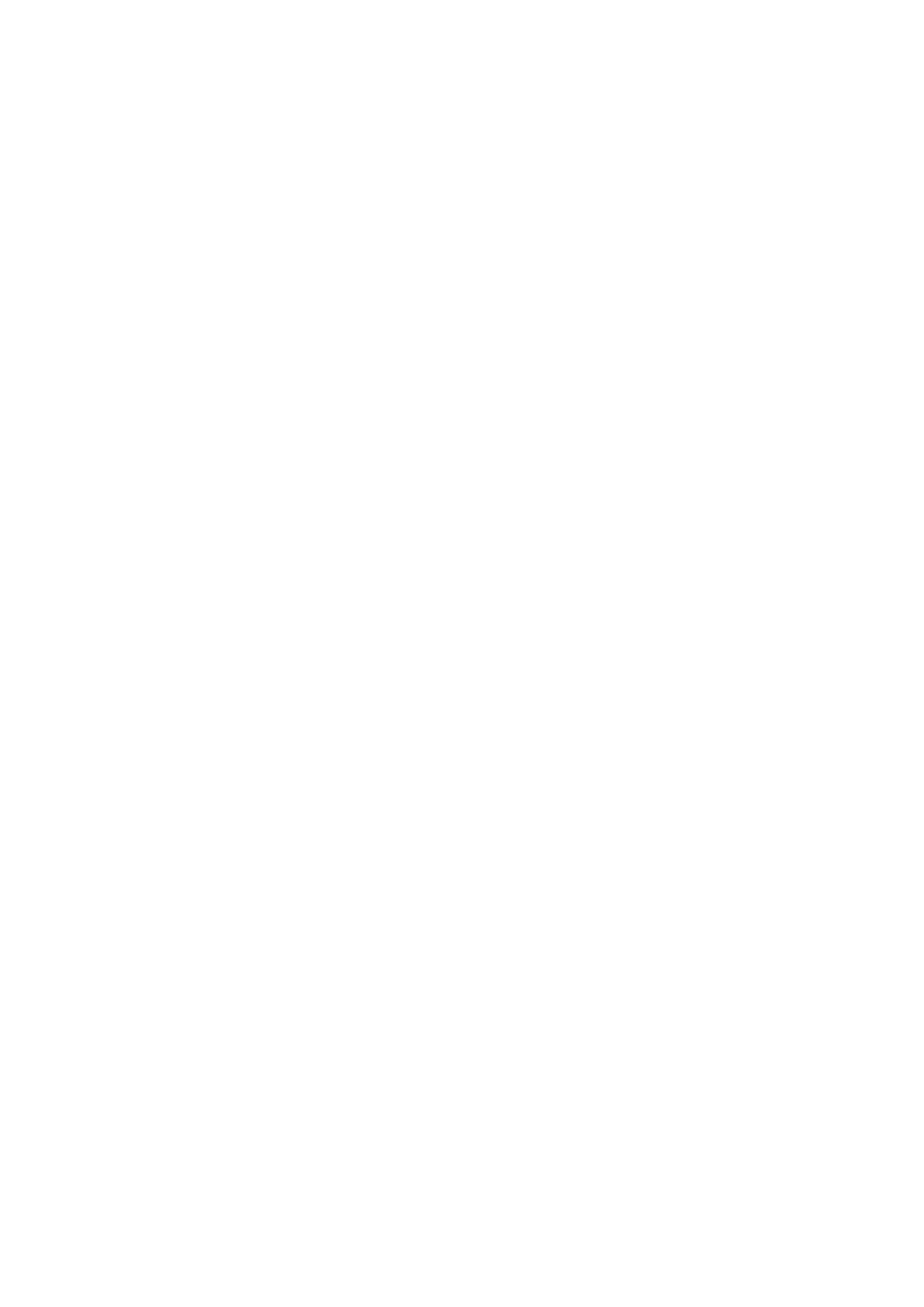## Water movement and phosphorus leaching from managed and unmanaged grass buffer strips

Jack Daniel

Supervisor: Ararso Etana, Department of Soil and Environment, SLU Examiner: Barbro Ulén, Department of Soil and Environment, SLU

Credits: 30 ECTS Level: Second cycle, A2E Course title: Independent project/degree project in Soil Science - Master´s thesis Course code: EX0430

Place of publication: Uppsala Year of publication: 2016 Title of series: Examensarbeten / Institutionen för mark och miljö, SLU Number of part of series: 2016:06 Online publication: http://stud.epsilon.slu.se

Keywords: dissolved reactive phosphorus, hydraulic conductivity, organic matter, rainfall simulation, turbidity

Sveriges lantbruksuniversitet Swedish University of Agricultural Sciences

Faculty of Natural Resources and Agricultural Sciences Department of Soil and Environment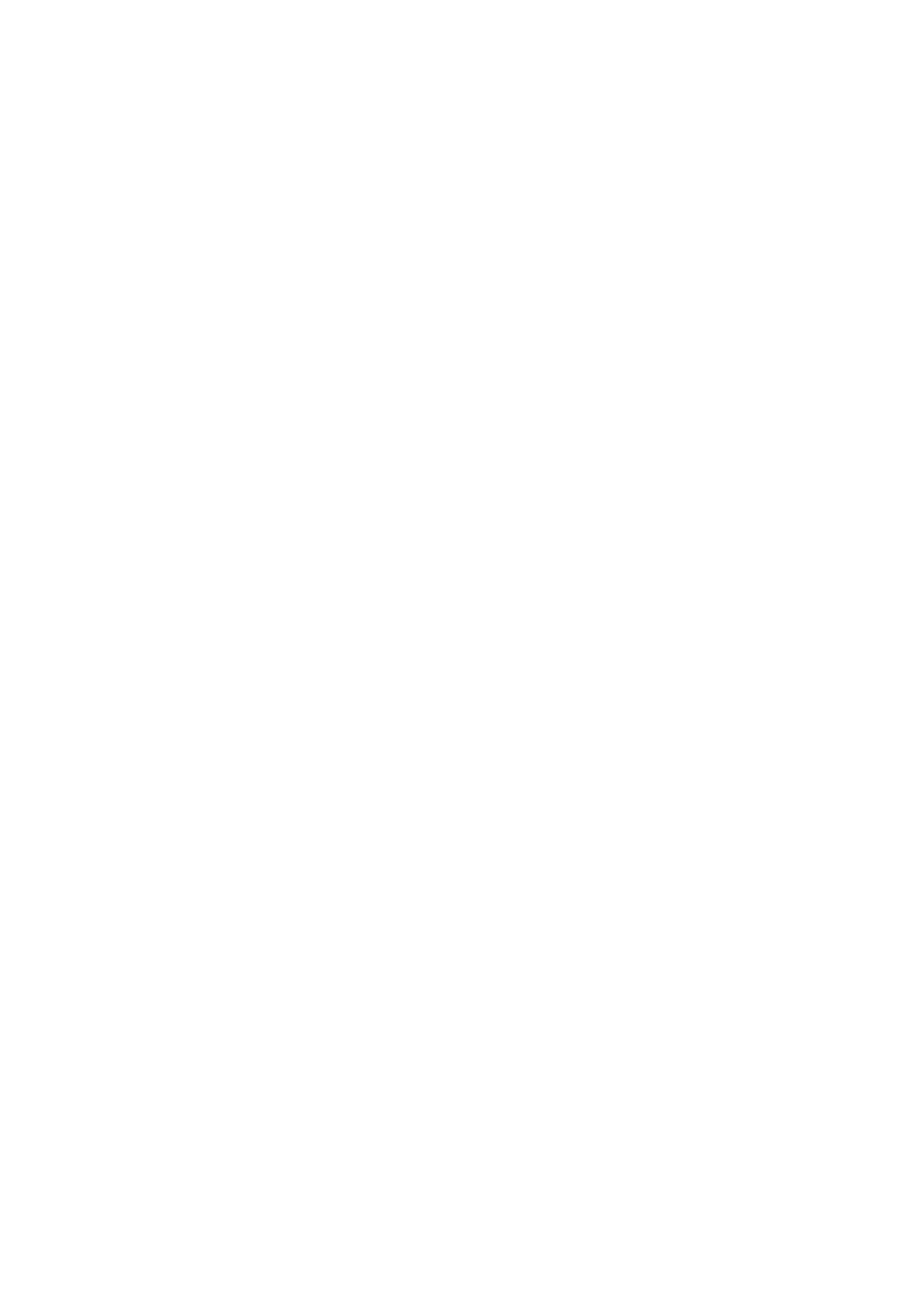Sveriges lantbruksuniversitet Swedish University of Agricultural Sciences

Faculty of Natural Resources and Agricultural Sciences Department of Soil and Environment

#### **Abstract**

This study was undertaken in a long term field trial investigating the effect of grass buffer strips on nutrient leaching. The treatments included were harvested grass (HG), non-harvested permanent grass (PG) and cultivated soil without a buffer strip (control). Infiltration rate (IR), field saturated hydraulic conductivity (Kfs) and saturated hydraulic conductivity (Ks) were determined. In addition, rainfall simulation in the laboratory was conducted on soil cores (20 cm diameter, 20cm high) after these had been exposed to repeated freezing and thawing in the field for one month. Large spatial variability of hydraulic properties was demonstrated when comparing different treatments. Both PG and HG were shown to have a higher IR during the summer compared to the control. Levels of turbidity in the water were significantly higher (p≤0.05) in the control plots than PG plots. Water concentration of dissolved reactive phosphorus (DRP) was significantly (p≤0.05) higher in both PG and HG treatments than in the control. This was proposed to be due to mobilizing of P from vegetation during the freezing and thawing cycles. A linear regression model of TOC on DRP gave a coefficient of determination  $R^2$ =0.45.

Keywords: dissolved reactive phosphorus, hydraulic conductivity, organic matter, rainfall simulation, turbidity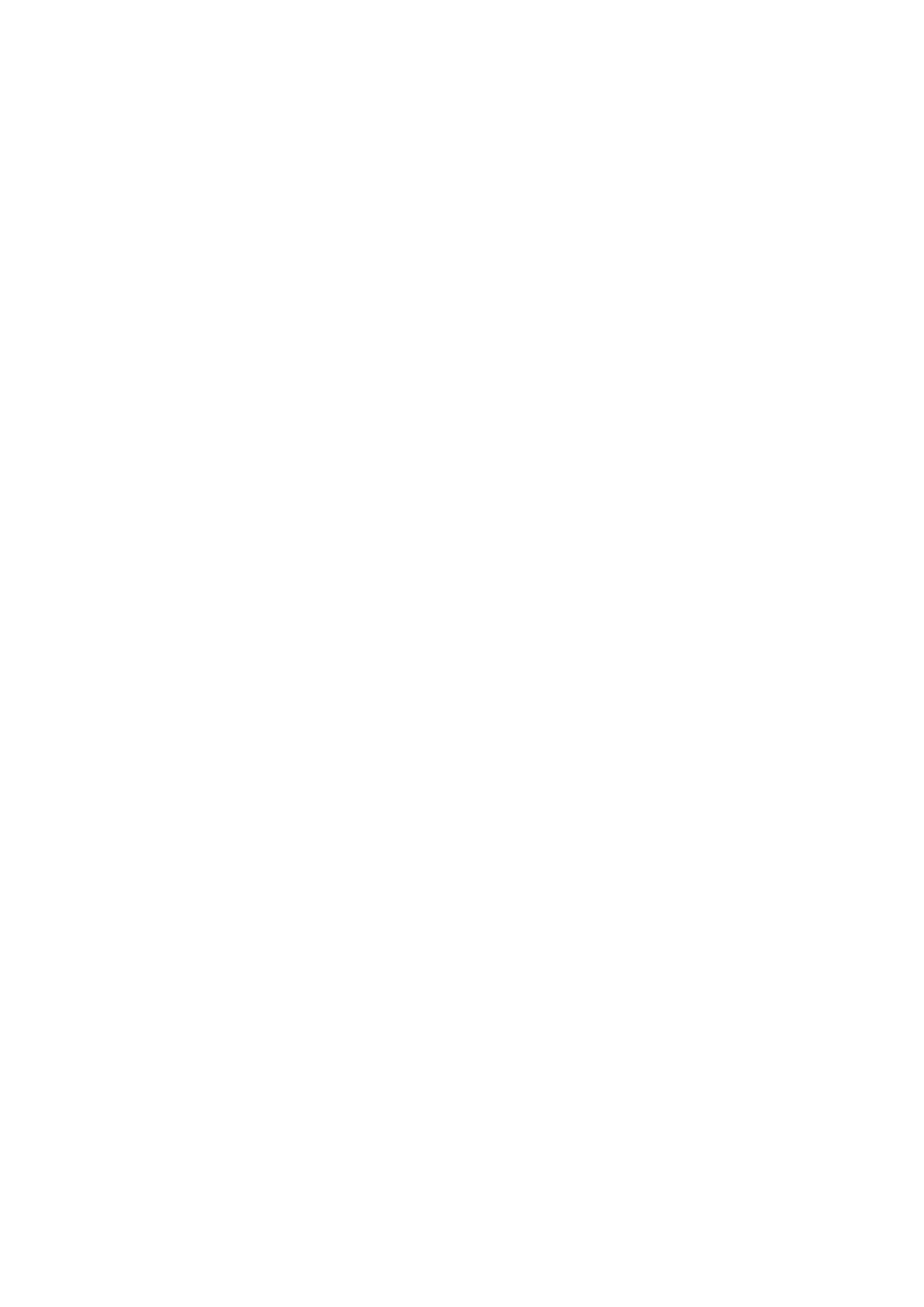#### **Popular Science Summary**

Crop and pasture yields have been increased dramatically since the mid 20<sup>th</sup> century due in part to the application of phosphorus fertilizers. The unintended side effect of this has been increased eutrophication of waterways which has decreased water quality and depleted aquatic ecosystems. In Nordic countries phosphorus is most often the limiting nutrient for algal growth in waterways. Elevated levels of phosphorus, often arising from upstream agricultural run-off, has often led to increases in eutrophication.

There has been a large effort to reduce phosphorus discharge to waterways, particularly from agricultural sources. One of the most commonly implemented, often through government subsidies, has been the creation of a grass 'buffer strips' between agricultural fields and waterways. These consist of a narrow strip (i.e. 6m in width) usually sown with grass and left uncultivated for a number of years. These are primarily intended to reduce nutrient discharge from overland flow, whereby water flowing above the soils surface transports nutrients to waterways. Particularly on sloping surfaces grass buffer strips have shown to be largely effective at reducing phosphorus loads to waterways.

Less studied however has been their effectiveness on land with flat topography with water transport primarily occurring beneath the soils surface. Also less studied is how effective different forms of phosphorus, particularly the dissolved reactive phosphorus, behave in grass buffer strips or whether the dynamics can change due to weather events such as freezing and thawing of vegetation during the autumn. Cutting and removing grass from a buffer strip has been one management practice suggested to reduce leaching of dissolved reactive phosphorus.

Recent research suggests there are large variances in grass buffer strip effectiveness depending on one or a combination of topographic and seasonal factors. In some instances, particularly on flat topography, they have been shown to be completely ineffective.

This thesis aimed to determine how cutting and removing grass affected both water movement and leaching of phosphorus, both particulate phosphorus and dissolved reactive phosphorus. It was found that water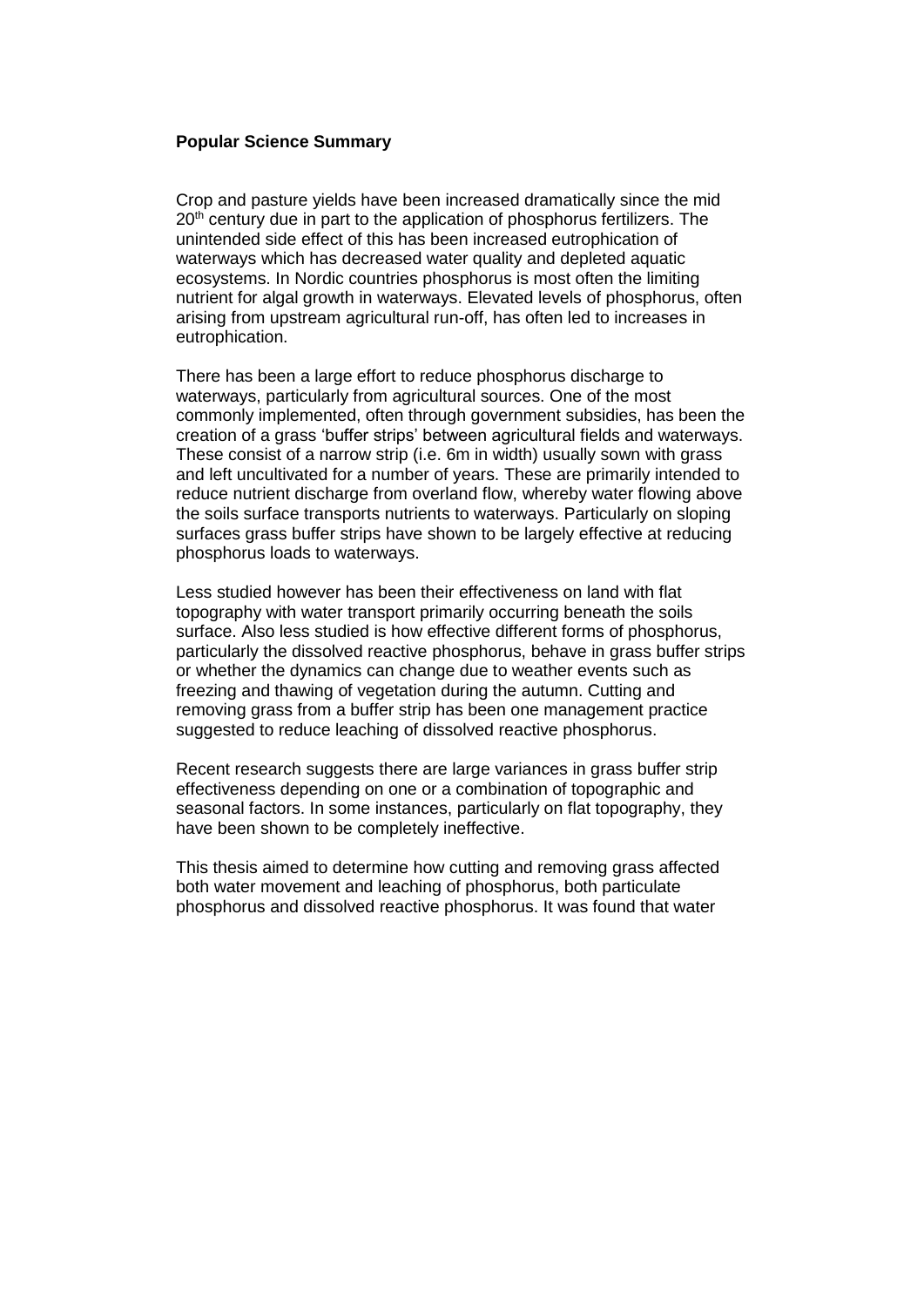movement generally decreased at the soils surface due to the impacts of cultivation but only during the summer. With regards to leaching of phosphorus both permanent and cut grass leached less particulate phosphorus but concentrations of dissolved reactive phosphorus was >10X higher in both grass treatments than when the field was left uncultivated. As the grass underwent freezing and thawing cycles the elevated concentrations of dissolved phosphorus was attributed to the breakdown of organic matter which liberated large amounts of phosphorus in the dissolved form.

It is clear from this research that an area which needs to be investigated more in the research of management of grass buffer strips is reducing the liberation of dissolved phosphorus. One suggestion from the results of this study could be cutting and removing the grass in the summer to reduce levels of decaying organic matter later releasing dissolved reactive phosphorus later in the autumn. However, alternative measures (i.e. chemical amendments to grassed plots) are necessary to abate eutrophication.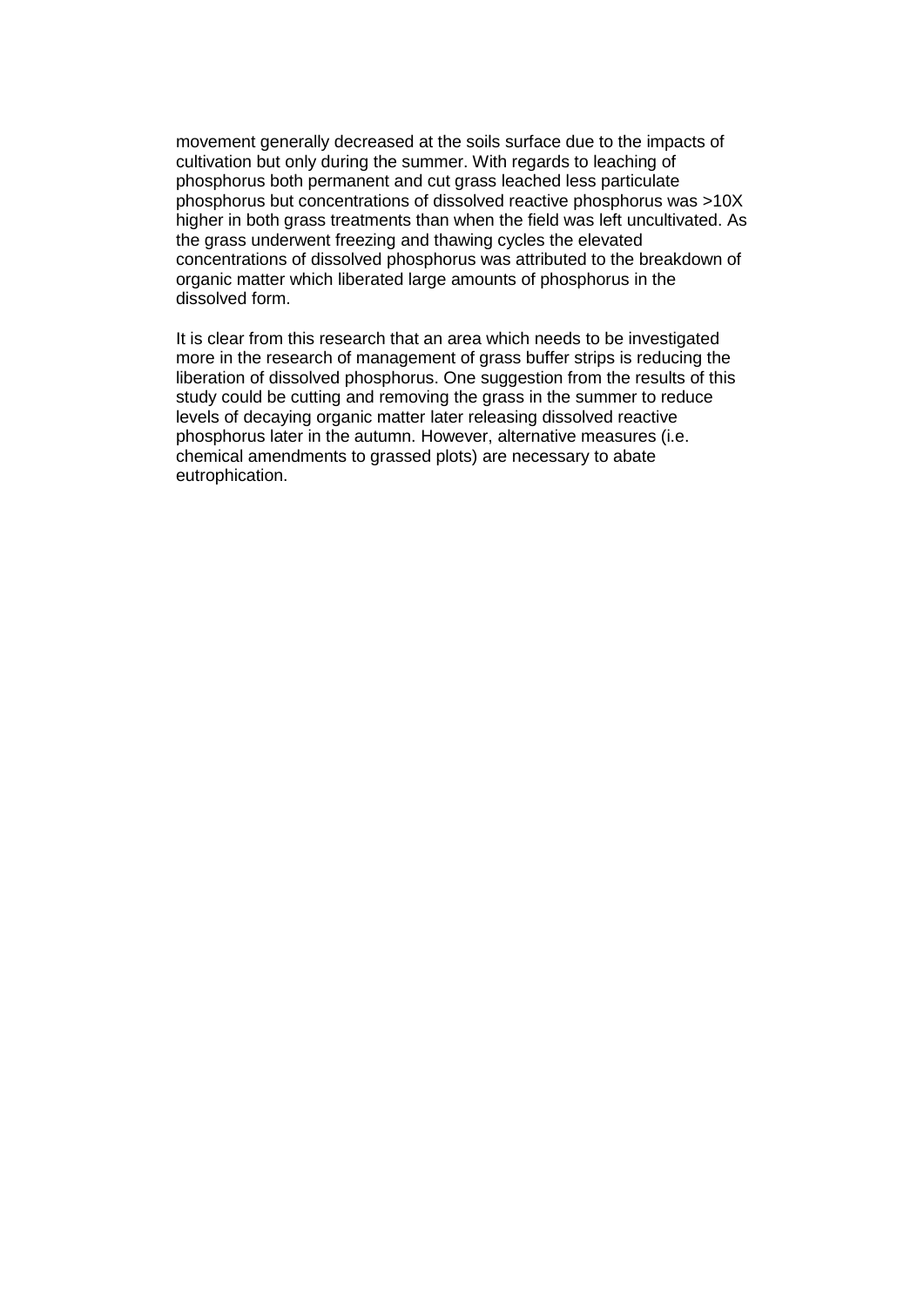### **Table of Contents**.

| 2.             |                                                                                                                                                                                                                                                                                |
|----------------|--------------------------------------------------------------------------------------------------------------------------------------------------------------------------------------------------------------------------------------------------------------------------------|
|                | 2.2 Infiltration measurements in summer and autumn 9<br>2.3 Field saturated hydraulic conductivity (Kfs) at different depths10<br>2.4 Particulate and dissolved reactive P leaching from soil columns12<br>2.5 Hydraulic conductivity and macroporosity in small soil cores 13 |
| 3.             |                                                                                                                                                                                                                                                                                |
|                | 3.2 Field saturated hydraulic conductivity (Kfs) with inversed auger<br>3.3 Turbidity after rainfall simulation on soil columns19<br>3.4 Particulate and dissolved reactive P in water percolate22<br>3.5 Saturated hydraulic conductivity and porosity in small soil cores29  |
| $\mathbf{4}$ . |                                                                                                                                                                                                                                                                                |
| 5.             |                                                                                                                                                                                                                                                                                |
| 6.             |                                                                                                                                                                                                                                                                                |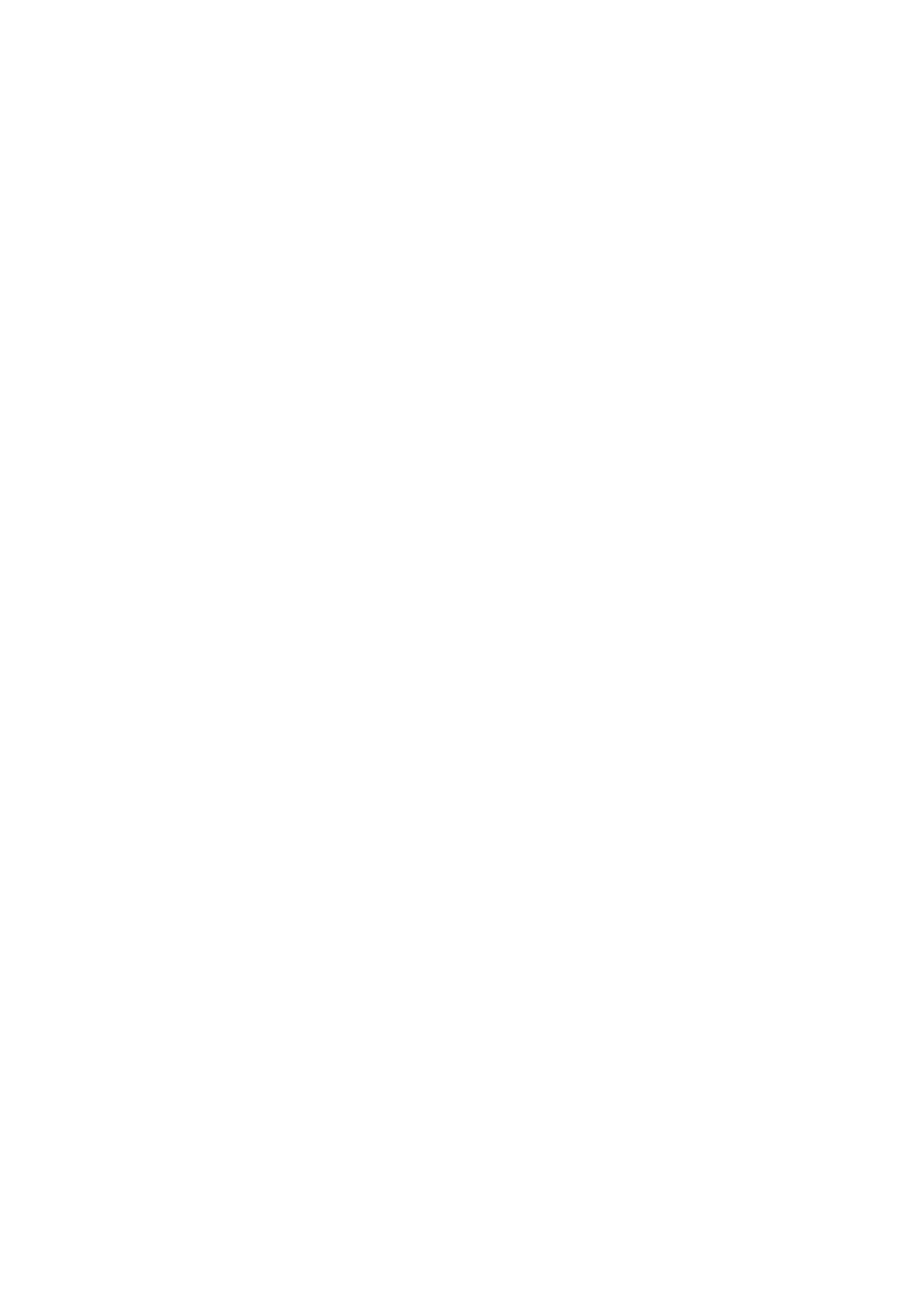#### **1. Introduction**.

Vegetated buffer strips have been shown to be effective in reducing the total phosphorus contribution from upstream agricultural land to downstream waterways, albeit mainly in short term studies emphasizing overland flow (Dorioz et al. 2006; Hoffmann et al. 2009; Kronvang et al. 2007; Roberts et al. 2011). Predictions of P retention in vegetated buffer strips are extremely challenging because of the complex interactions and feedback between hydrology and biogeochemical transformations of P, and therefore their effectiveness can vary greatly (Hoffmann et al. 2009; Noij et al. 2013).

The effectiveness of vegetated buffer strips has been demonstrated on sites with slopes 12-18% (Uusi-Kämppä & Jauhiainen 2010), 11-16% (Dillaha et al. 1988) to slopes as flat as 2% (Noij et al. 2013). However, the study by Noij et al. (2013) demonstrated ineffectiveness of vegetated grass buffer strips in fields with four other hydrogeological classes in the Netherlands, which had <2% slope and deep groundwater flow. Thus it was concluded that the occurrence of surface run-off or a shallow flow groundwater is a pre-condition for vegetated buffer strips to be effective in mitigating phosphorus pollution.

The management practices of the field upstream from the vegetated buffer strip will have an impact on the effectiveness in mitigating phosphorus pollution. Uusi-Kämppä and Jauiainen (2010) undertook a study investigating both management practices of an adjacent field in conjunction with a vegetative buffer strip. This study found that vegetative buffer strips were significantly more effective in reducing total (TP) and particulate (PP) loads to the environment compared to no buffer strip, when the upstream field was being conventionally tilled compared to being direct drilled or being in a pasture phase. This can be attributable to soil tillage contributing more particulate phosphorus (PP) to the vegetated buffer strip to begin with, thus more could be removed. This study, also demonstrated a higher total volume of water and total solids in surface run-off both when the (adjacent) upstream field was cultivated and when there was no vegetative buffer strip. When conventional tillage reduces porosity and water infiltration (Azooz & Arshad 1996), it is likely that the greater volume of water is carried in surface run-off, transporting with it more PP from the cultivated area.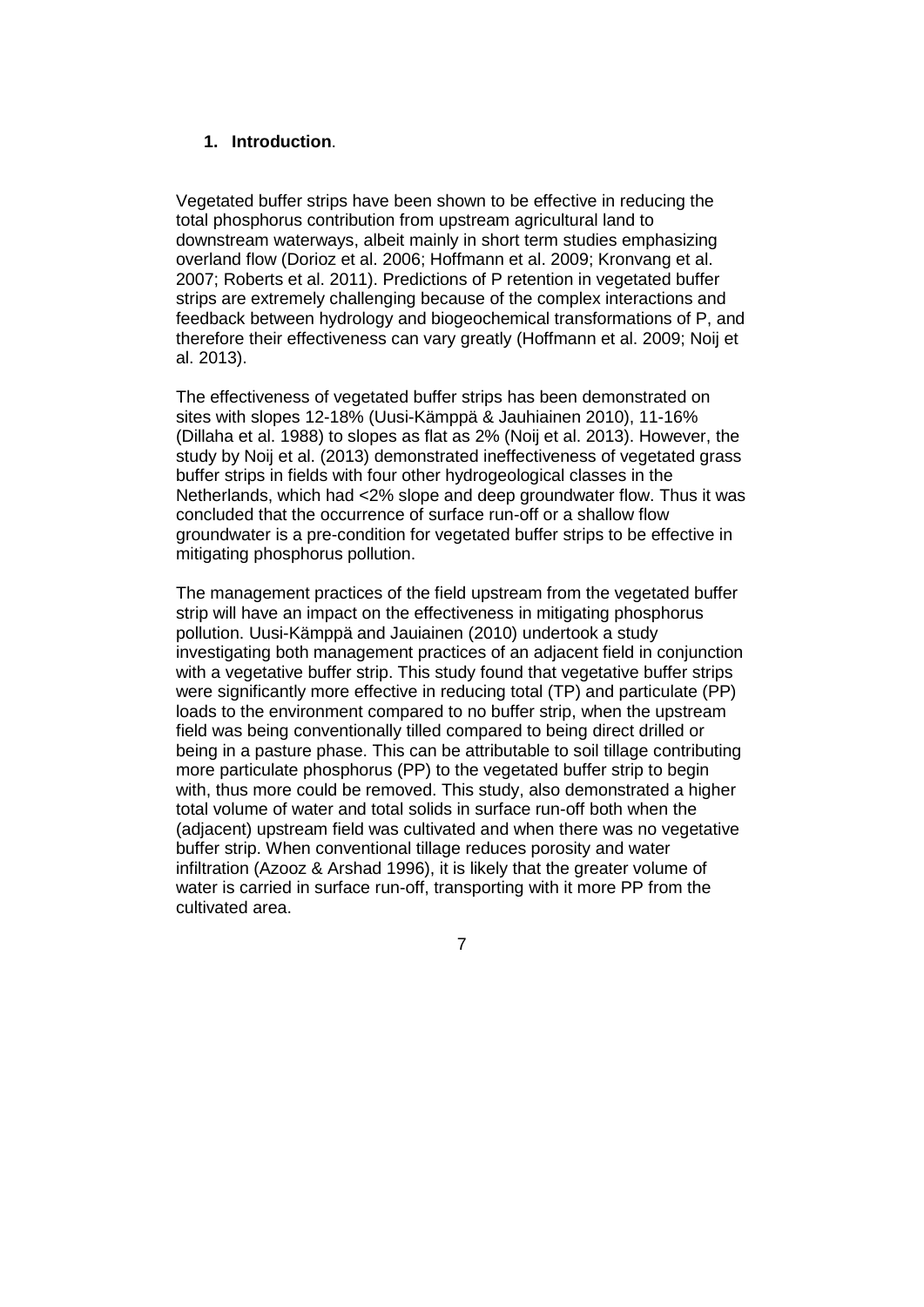Since dissolved reactive P (DRP) behaves very differently to PP in its interactions with the soil and water the effectiveness of vegetative buffer strips may be totally different for retention of these two P forms (Dillaha et al. 1988; Uusi\_Kämppä & Jauhiainen 2010; Uusi-Kämppa et al. 2011). Permanently vegetated buffer strips are ineffective in reducing losses in DRP and losses often increase on field margins when left uncultivated (Muukkonen et al. 2009; Uusi-Kämppä & Jauhiainen 2010). One likely reason for this is that phosphorus can be biologically converted to more labile P forms within the vegetated buffer strip and be delivered as DRP (Roberts et al. 2011). Mowing and removing the vegetation from the buffer strip can reduce DRP in spring surface run-off (Uusi-Kämppä & Jauhiainen 2010).Elevated levels of DRP is of concern as DRP is available for immediate algal uptake in surface waters, thus higher levels will enhance eutrophication.

Particulate P may also be lost through sub-surface drainage through macropores although this has been far less studied than overland flow losses (Roberts et al. 2011). Ulén and Persson (1999) measured phosphorus losses in a Swedish clay soil via sub surface drains and found that total P was largely lost in rapid episodes. On average nearly half of the total P transport occurred during 140 hours in six year period. Similar to overland flow, PP comprised of the total P losses (63%). Macropores, mainly cracks, attributed to shrink/swell and freeze/thaw cycles were the main causes for the leaching. This study showed that sub surface processes can have an important effect on particulate P leaching. Therefore P leaching mitigation strategies need to consider reducing P losses through the soil and not just over it.

The objective of this experiment is to investigate the effect of vertical flow on P leaching. It is hypothesized that PP leaching will be more pronounced in soil columns from conventionally cultivated plots than in those from grassed plots due to a decrease in aggregate stability.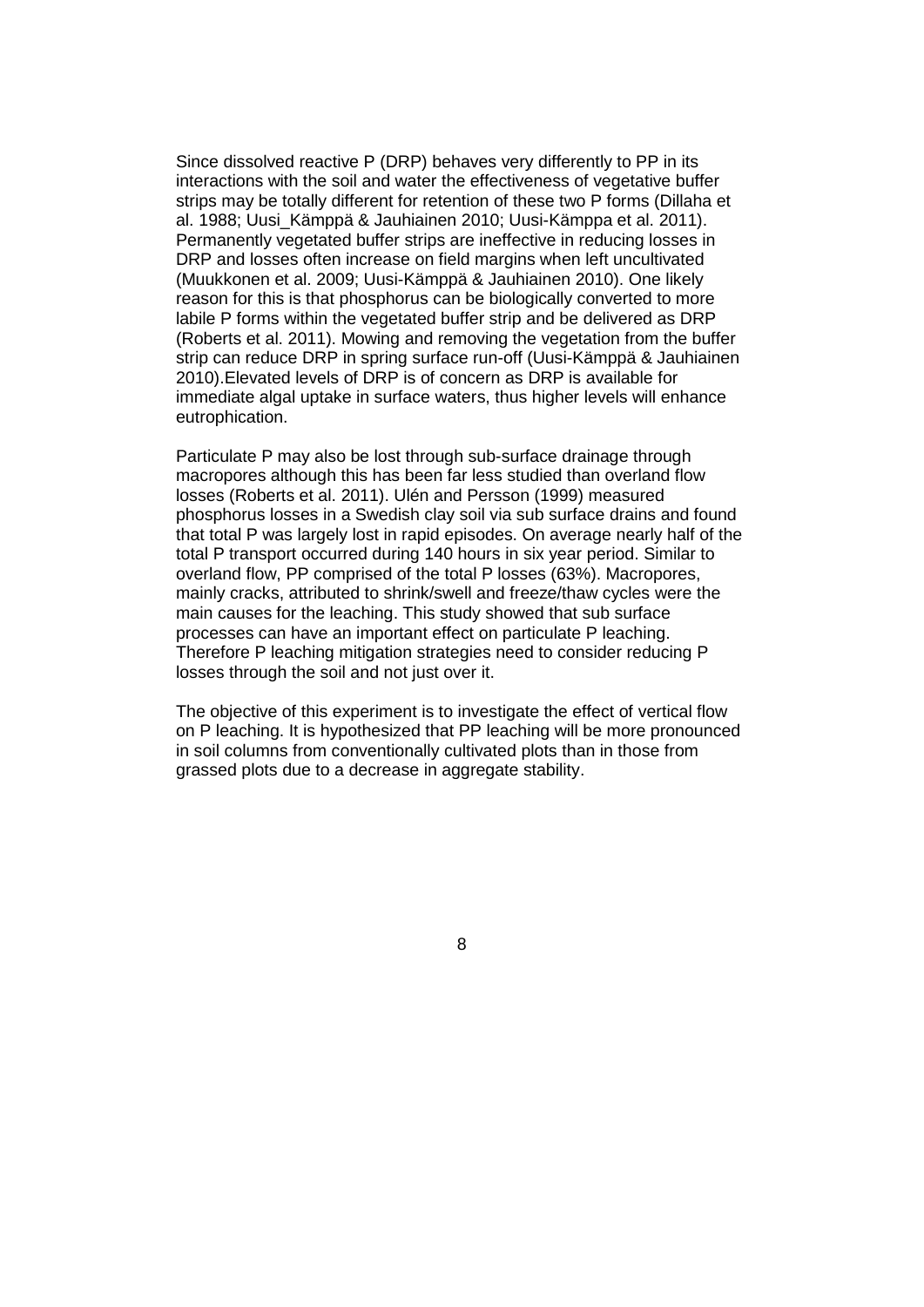#### **2. Materials and Methods**

#### 2.1 Experimental design

The experimental buffer strips are positioned on the southern side of a field located approximately 15 km south of Uppsala in eastern Sweden (59°43'60''N; 17°41'21''E). The field trial was established in 2010 for investigating the effectiveness of grassed buffer strips in reducing nutrient and pesticide leaching from a conventionally managed arable field. The field has a very slight slope with a gradient of about 1% in the north south direction and the soil is a clay loam (32.3% clay, 33.1% silt, 34.6% sand) with an organic carbon content of 13 g  $\text{Kg}^{-1}$  (Larsbo et al. 2015). The 12 experimental plots are 6 m by 6 m in size and all are drained at 1m depth by a 6 m long central drain which collects sub surface run-off. On the lowest side of each plot surface run-off water is collected. Both drain water and surface water runs to a measuring station where water volume is continuously logged by a datalogger. Water sampling takes place flowproportional guided by the logger and the composite samples are collected regularly (at most weekly) depending on the water flow.

The treatments are arranged in a randomized block design with 4 blocks with 3 treatments as follows;

**Control**- conventionally cultivated. Autumn ploughed to a depth of 20 cm and harrowed to a depth of 6 cm prior to sowing. In spring 2015 these plots were sown with Canola.

**PG**- Permanent Grass. A mixture of timothy (*Phleum pretense* L.) and red fescue (*Festuca rubra* L.) was sown in 2010. Timothy was the dominant species at the time of the measurements.

**HG**- Harvested Grass. As above but the grass was harvested once a year in the autumn then raked off the buffer zone area.

2.2 Infiltration measurements in summer and autumn

Infiltration measurements took place in two periods; 11-14 August 2015 and 26-27 September 2015, respectively. A twin ring infiltrometer with inner ring diameter of 30 cm was used in the north east corner of every plot after a patch of surface vegetation was removed by cutting. The device was then inserted by hammering with a heavy wooden ram to a depth of 10 cm.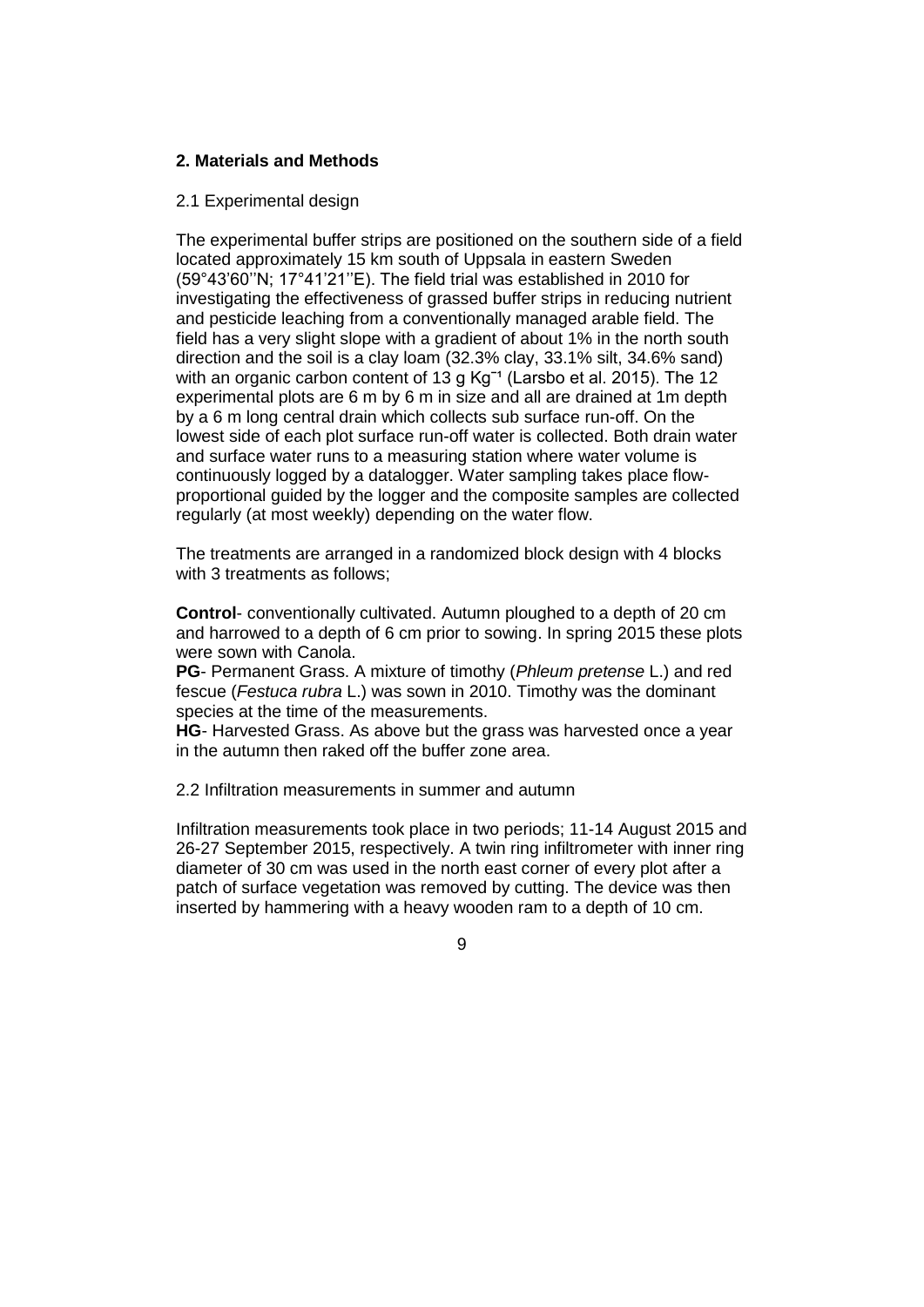Water was then added to a depth of 13 cm inside the inner ring and filled to the top of the outer ring. The rate of fall of water was then measured initially at 30 second time intervals. If water movement was slow this could be changed to 1 or 2 minute time intervals. Measurements were recorded until a steady state was reached. This consisted of at least five successive measurements that had equal difference from the previous measurement. A steady state was generally achieved between 25 minutes to 1 hour in the summer and 15-40 minutes during the autumn. The summer values typically needed 1-12 replenishments whilst the autumn measurements typically needed 0-1 replenishment to achieve a steady state. The latter was due to continuous rain prior to the measurements in the autumn which decreased infiltration rate.Sorptivity (S) and infiltration rate (IR) were calculated from the data. S was calculated by first plotting cumulative infiltration against the square root of time  $(\forall t)$ , for small t (first 4 measurements). This because t increases the gravitational gradient predominates thus diminishing the effect of sorptivity (Hillel 2004). Then a linear equation was fitted to these points and S was derived from the coefficient of this linear equation. This approach is a graphical method of what was discussed in Hillel (2004) from the theory originally composed by Philp (1957a). IR was calculated according to equation 1 (Reynolds et al. 2002; Bagarello et al. 2012). This was derived from plotting all the values of t which were at a steady state against cumulative infiltration and fitting a linear equation in Microsoft Excel. qs Was then derived from the coefficient of this equation and fitted to equation 1.

(1)  $IR = qs$  (where qs is the quasi steady state of infiltration)

This calculation method may be prone to overestimate IR as it neglects the effect of the pressure head caused by the ponded water (Reynolds et al. 2002) or by the lateral infiltration at larger t (Thony et al. 1991).

2.3 Field saturated hydraulic conductivity (Kfs) at different depths

For each plot Kfs was determined during two seasonal sampling periods; in summer (August 17 – September 4) and in autumn (September 28 – October 14). In order to determine Kfs two adjacent holes, 10 cm in diameter where successively augered to 25, 45 and 55 cm depth and measured at two times, initial and three days after the first measurement. Both holes where augered within close proximity  $(-0.5 \text{ m})$  to where the surface infiltration measurements were taken to minimize destruction to the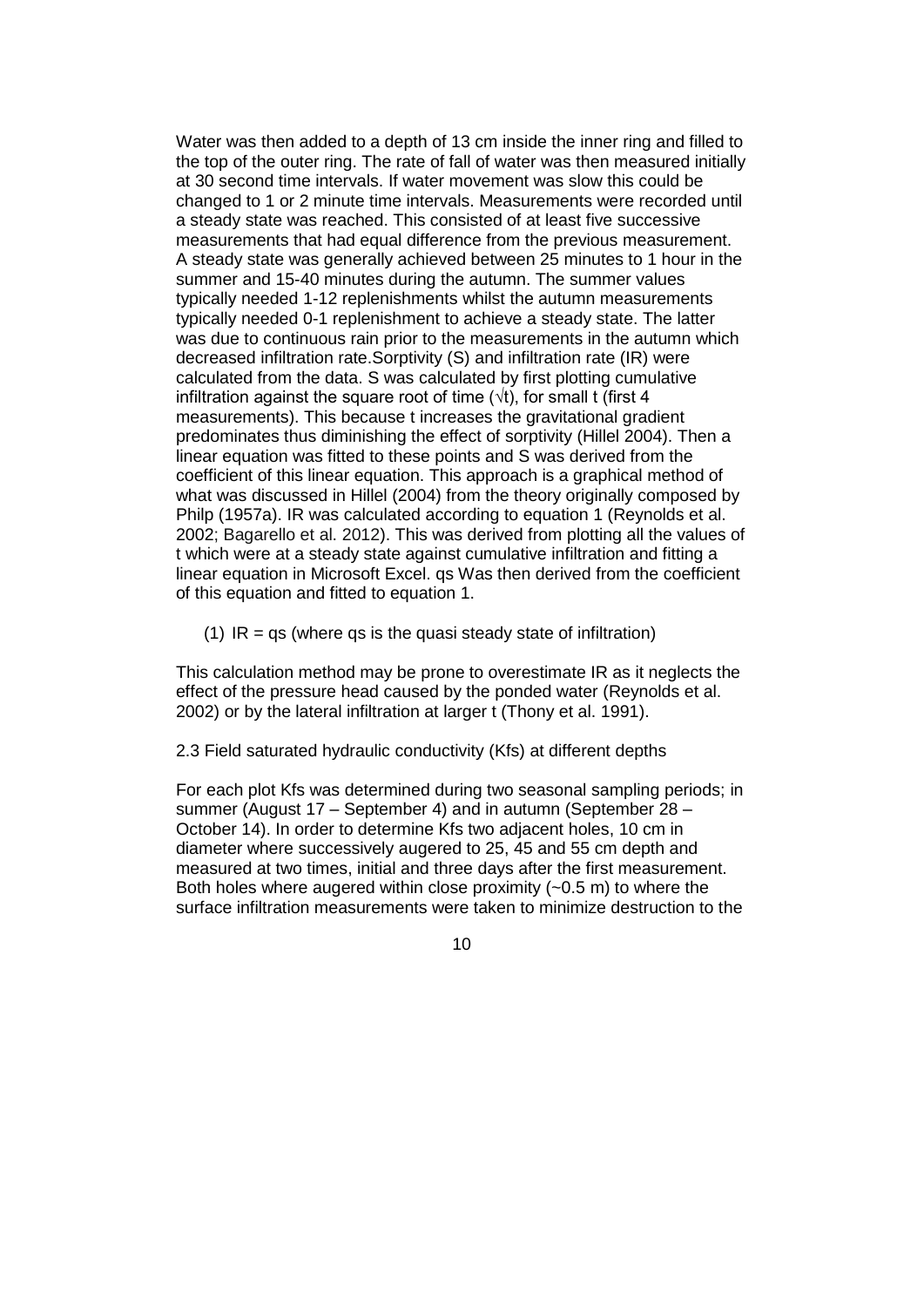plot, these plots being part of a long term experiment established in 2011. In the summer plots were replenished with water 3 times prior to the measurements commencing for the 10-25 cm depth, 2 times for 25-45cm depth and not pre-wetted at the 45-55cm depths assuming that the earlier replenishments would suffice. At the shallower depths during summer more pre-wetting was required as in most plots water movement was too rapid to measure and unlikely to reflect Kfs. At the summer 45-55 cm depths and during the autumn measurements, no pre-wetting was required as water velocity from the auger hole was much slower and measurements were assumed to reflect Kfs at much shorter times.

After the pre-wetting period (if required) the rate of fall of the head of water in the auger hole was measured using the same time intervals as the infiltration measurements with the twin ring infiltrometer. We also recorded the number of water replenishments in each auger hole. Measurements where stopped once the measurements where adjudged to be at a steady state which was usually a minimum of 5 measurements with no change in the rate of water movement. Kfs was calculated according to the Porchet solution, equation 2 (van Hoorn 1979);

(2) Kfs =  $1.15^{*}r(\log(\text{ho} + r/2) - \log(\text{ht} + r/2))/t$ 

Where r is radius of auger hole = 10 cm,  $t =$  time, ho is the height (cm) of the water above the bottom of the hole at  $t=0$ , ht is the height (cm) of the water above the base of the auger hole at the time of the last measurement.

The Porchet solution neglects the effects of the pressure head caused by the water column above the base of the auger hole and the negative pressure head in the surrounding unsaturated soil (Messing & Jarvis 1990). This method also largely neglects the structural changes in the soil profile, assuming an Isotropic, homogeneous and rigid porous soil (Messing & Jarvis 1990). Similar to the double ring method the height of the head (h0) of the water above the base of the hole should be kept as small as possible and more accurate measurements are thus achieved with a larger diameter. When measurements are expected to exhibit large seasonal variations (i.e. in soils where water flow is dominated by cracks in the soil during the summer, yet may be largely impermeable when fully swollen) it is better to use a simple method to obtain Kfs and measurements should thus be taken comparatively (Messing and Jarvis 1990). Due to the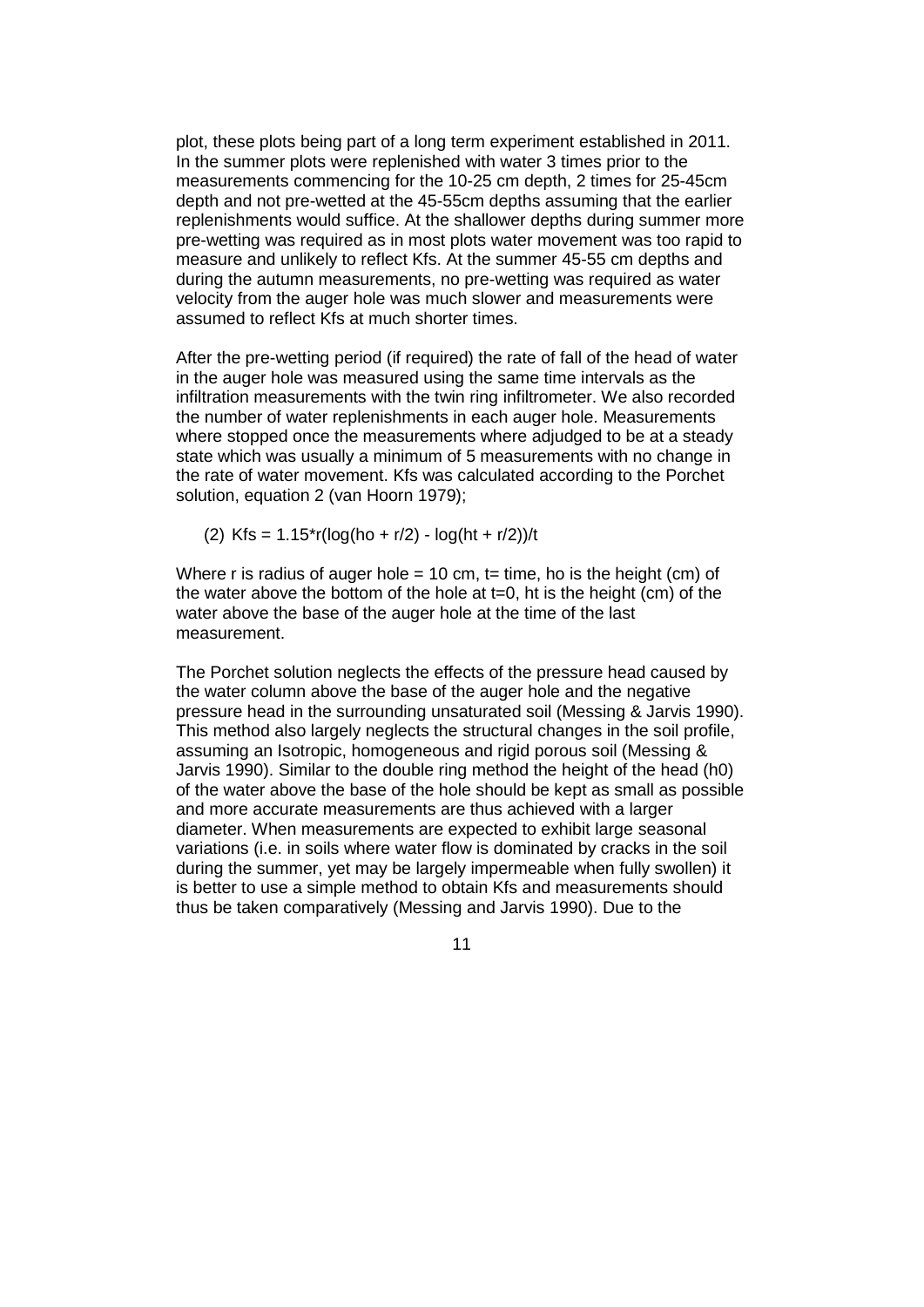comparative nature of the treatment effects this experiment opted for a more simple method to determine Kfs rather than a method such as tension disc infiltrometer.

2.4 Particulate (PP) and dissolved reactive phosphorus (DRP) leaching from soil columns

The rainfall simulator consisted of a fixed boom spray mounted on a steel bar (1.6m long). This was positioned 1 m above a stainless steel bench. The stainless steel bench had a slight slope so excess water would drain into a gutter which ran along the length of the center of the bench. The boom had 4 nozzles 15cm apart which were adjusted to a height of 70cm above the bench. The boom would spray the length of the bar then back at 60 second time intervals to simulate rainfall of 11-13 mm/hr. All the apparatus was contained within sliding doors of plexiglass to prevent wind turbulence and spray drift. The water that was used during the rainfall simulation was prepared in the lab at SLU to resemble the chemical composition of the rainfall in the area.

A rainfall simulation was conducted to determine P leaching with percolated water. 12 soil columns, one soil column for each plot (20 cm in diameter 20 cm high) were collected on 15th October 2015. This was done by pushing the columns into the soil with a tractor mounted hydraulic ram. Once samples were collected they were left on the ground in the field for one month to undergo natural freezing and thawing cycles since the temperature was often beneath 0°C in the nights. To avoid the base and the sides of the soil columns undergoing more freezing than if they remained in place in the topsoil, they were wrapped in several layers of housing insulation and then with a layer of plastic, with only the top soil surface of the column exposed to open air. One day before the beginning of the rainfall simulation the samples were taken to the laboratory. Then vegetation was removed from the HG soil columns by cutting with secateurs and the columns were left at room temperature overnight. The next day excess soil was removed from the bottom of the column by picking away at loose aggregates with a knife rather than cutting a straight edge across the base of the soil column. This was done to avoid the destruction/clogging of macropores.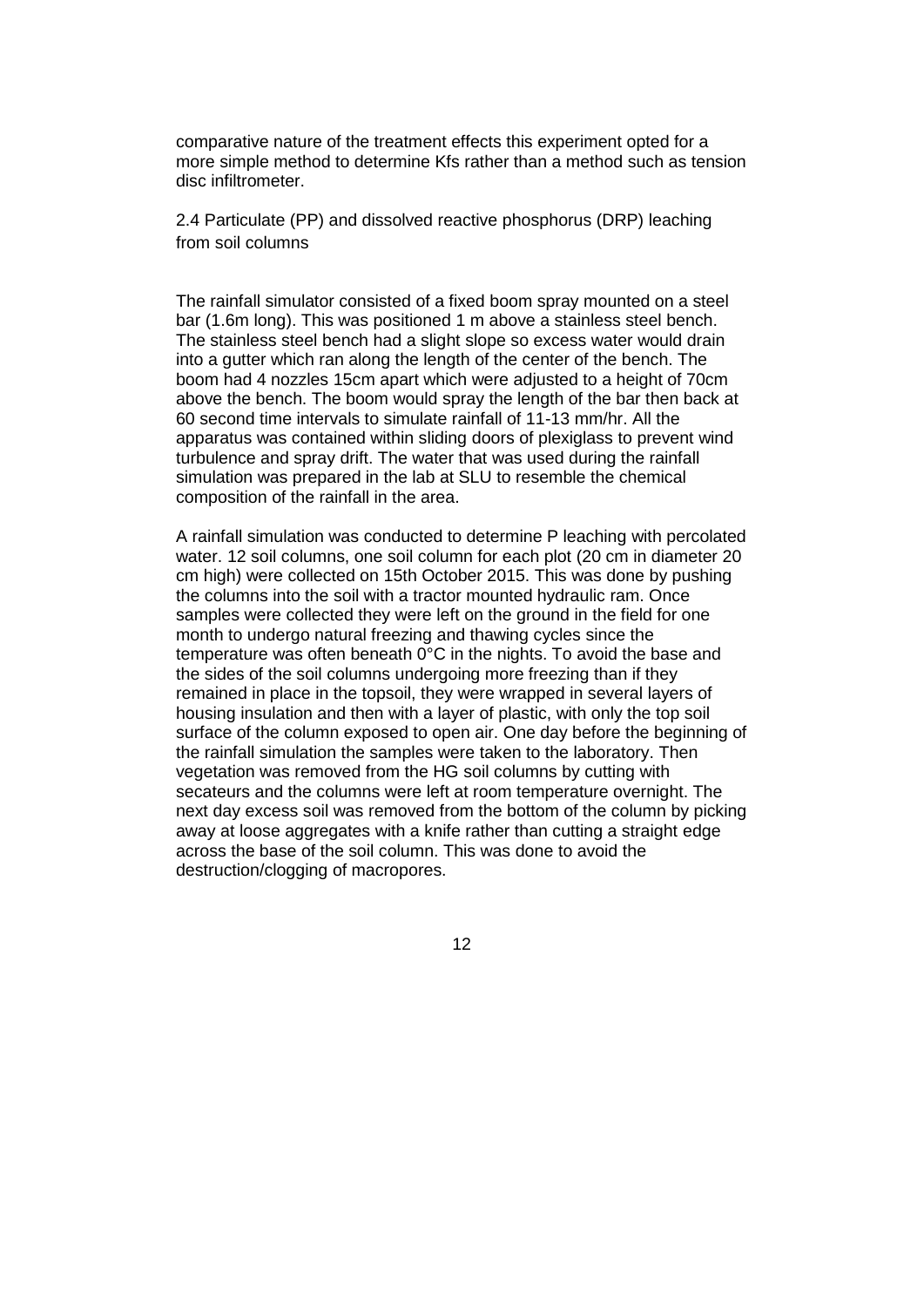The rainfall simulation was completed for plots 1-6 between November 13 - 15 and November 15-17 for plots 7-12. Two successive rainfall simulations were performed for each plot at 24 hr intervals during the aforementioned dates. Once the bottom of each column was prepared, a wire mesh was placed under the bottom to prevent large soil particles leaching. Then they were placed inside a funnel base to collect the percolating suspension. This base was drained by a tube, which ran through the gutter of the stainless steel bench to be collected in 2 L PVC containers positioned on the floor. A schematic diagram of this method of collection is given in Liu et al. (2012). The irrigations ran for 3 hrs and sample collection was ended 24 hrs after the end of the irrigation.

The samples were collected after 24 hrs, and then the volume of each bottle was recorded. After this they were measured for turbidity in 250 ml sub samples, with a Hach 2100 Turbidimeter. First measurements were done after manual shaking, and the second measurement was done after the sample had been left standing for 4.5 hours at room temperature (t=4.5hr) for sedimentation of particles/aggregates larger than clay size. Measurements determining concentration of total P, DRP and total organic carbon (TOC) was performed at the laboratory at the department for Water and Environment, SLU laboratory according to EU standards. Dissolved reactive P was analyzed after filtration with filters with pore diameter 0.2µm. All chemical analysis was performed from samples of the same plot mixed for the 2 irrigation events in equal ratios (50:50), because collected water volumes did not vary much between the irrigations. Particulate P was estimated by subtracting DRP from total P.

2.5 Hydraulic conductivity and macroporosity in small soil cores

The way in which water is transmitted or retained in a structured clay soil is related directly to the make-up of pores (Messing & Jarvis 1990; Messing & Jarvis 1993; Azooz and Arshad 1996). Pores are usually arbitrarily assigned as either macropores, mesopores or micropores. Typically the interaggregate spaces are collectively termed macropores which serve as the principal avenues for infiltration and drainage of water as well as aeration. In contrast the intra-aggregate spaces are termed as the micropores which usually are involved in retention of water and solutes (Hillel 2004). A clay soil with flat platy aggregates will have more surface area and therefore more capacity to retain water (and/or associated solutes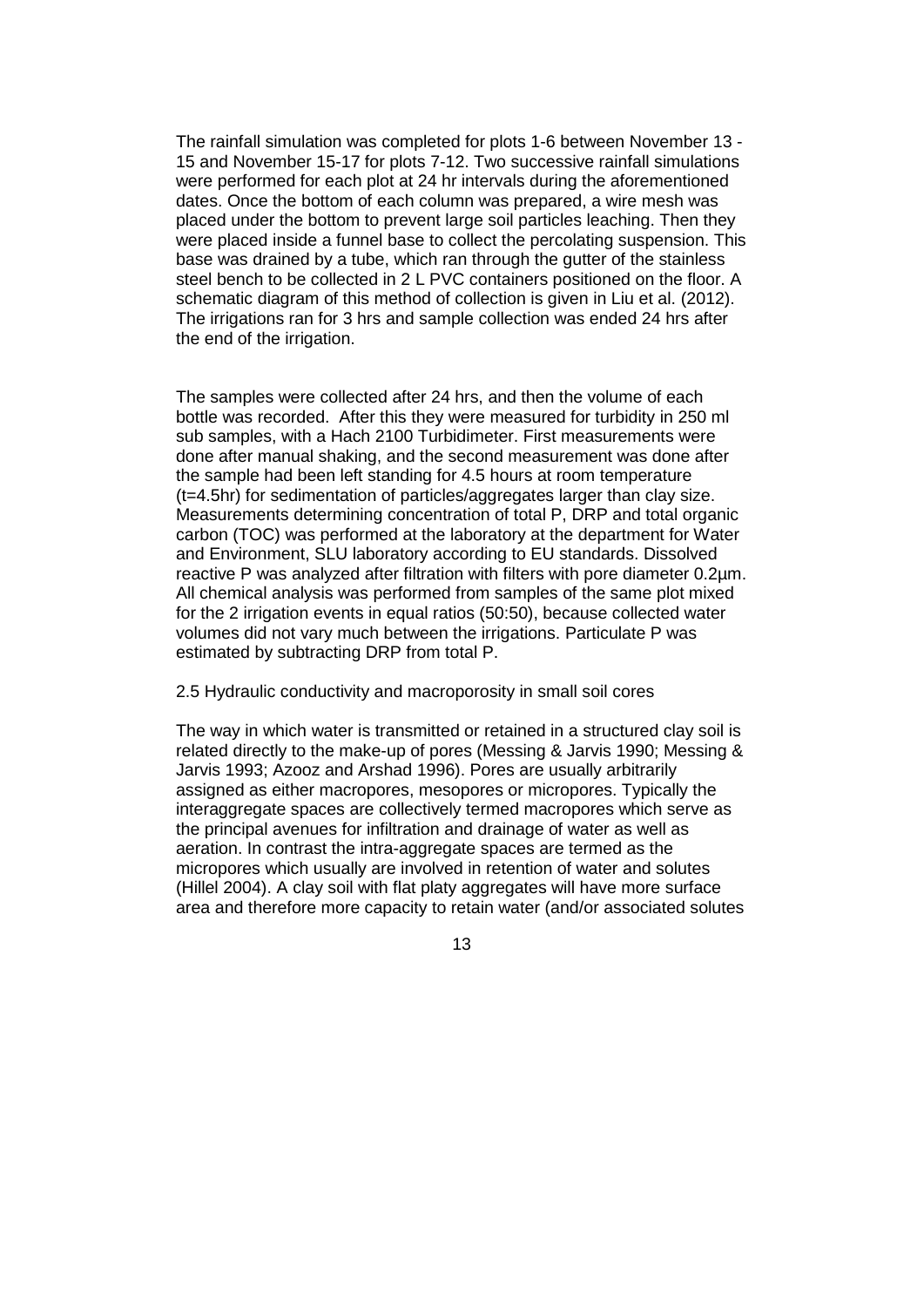potentially) due to a larger capacity for capillary binding in micropores, than a soil with large spherical aggregates (Grip and Bishop 2000). The graphical relation between pore size distribution in a soil and water potential is termed soil moisture characteristic or pF-curve (Grip and Bishop 2000). In other words, it is expected that a soil which has a higher proportion of macropores also displays higher rates of water transmission. The pF curve is a functional relationship between the soil matric potential (suction) and volumetric water content. Soil pF is determined as follows; Soil samples are drained at increasing suctions (negative pressures) and the soil sample is weighed to determine residual water content for a given suction. From this relationship the pore size distribution is determined (Grip and Bishop 2000). The higher the proportion of micropores the more tightly bound water is, as a greater suction is required to drain these micropores. This relationship is of vital importance when modeling how water and solutes are transported or retained in soil (Hewelke et al. 2015). Applications of the pF curve are extensive and it can be important in determining irrigation rate in agriculture and in modeling environmental water and solute movement (Hewelke et al. 2015; Bardhan et al. 2015).

Between October 16-19 small soil cores (7.2 cm diameter, and 5 cm high) were collected from each plot at 7 separate depths (cm); 0-5, 5-10, 10-15, 20-25, 25-30, 40-45, 50-55. Since large amount of earthworms were observed in the plots when sampling, the cores were wrapped in many layers of plastic wrap after weighing and before being placed in an oven at 55°C in order to kill the worms and prevent further bioturbation. Then the samples were progressively saturated from the bottom up at approximately 1 cm intervals over a one week period in a large plastic box. It was evident that the oven methods had been successful in killing any remnant earthworms in the samples due to the foul odor omitted whilst performing the saturation.

Then Ks parameters were measured according to the constant head soil core tank method with a pressure head of 10 cm and Ks was calculated according to Darcy's law (Reynolds et al. 2002).

(3)  $\text{Ks} = (\text{V} * \text{Teorr} * \text{dx}) / (\text{t} * \text{A} * \text{dH})$ 

Where V = volume of water, T corr = adjusted temperature,  $dx =$  length,  $t =$ time,  $A = area$ ,  $dH = height$  of water head. (There was an excel sheet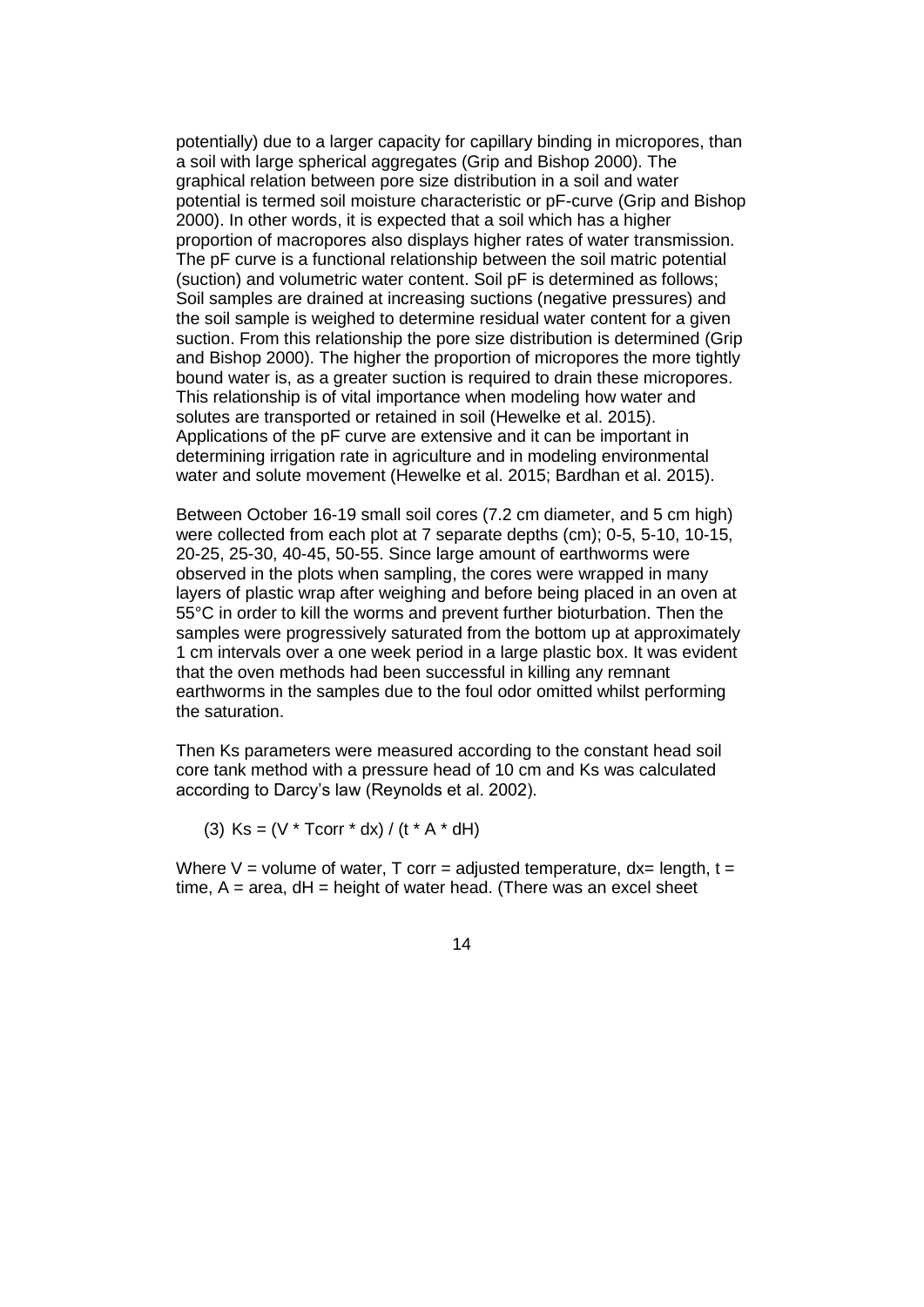already pre-made by laboratory staff at SLU which allowed for simple computation of the Ks according to formula (3).

After the Ks experiment was done the soils were then drained at increasing suctions to determine macroporosity. These suction heads were; 0.05 m, 0.5 m, 1m, 10m. After the 10m suction was performed the soil cores were dried at 105°C to determine water content at sampling and to calculate dry bulk density. Using a default value of 2.66 g/cm3 for particle density, soil porosity was calculated for each step of soil level.

A regression analysis was performed for Ks and macroporosity (% of pores>30µm diameter) for the 0-5cm cores. Whilst there are several definitions of a macropore (Beven and German 1982), it was decided to analyze the portion of macropores >30 µm diameter as several other studies have defined a macropore as this size (Beven and German 1982) which corresponds to draining all pores at 1 meter suction.

#### 2.6 Statistical Analysis

For statistical analysis of all data the computer software package SAS version 9.4 was used (SAS institute, 2012). ANOVA was performed according to a complete randomized block design for the response variables of the following data sets; IR, Kfs (summer and autumn analyzed separately) Ks, turbidity, PP and DRP.

Means comparison for treatments and blocks either used Tukeys or lsd means separation procedures, depending on whether results looked more likely to encounter a type 1 or type 2 error. For comparison of interactions the Tukey-Kramer method was used in the *lsmeans* (least square means) statement for unbalanced data.

An ANCOVA was performed to investigate relationship between the variables volume of percolated water and treatment according to a complete randomized block design also in the *proc glm* procedure (SAS institute, 2012). The co-variate with treatment was the volume of water percolated.

Where regression analysis was performed, for example between TOC and DRP the *proc reg* procedure was used in SAS.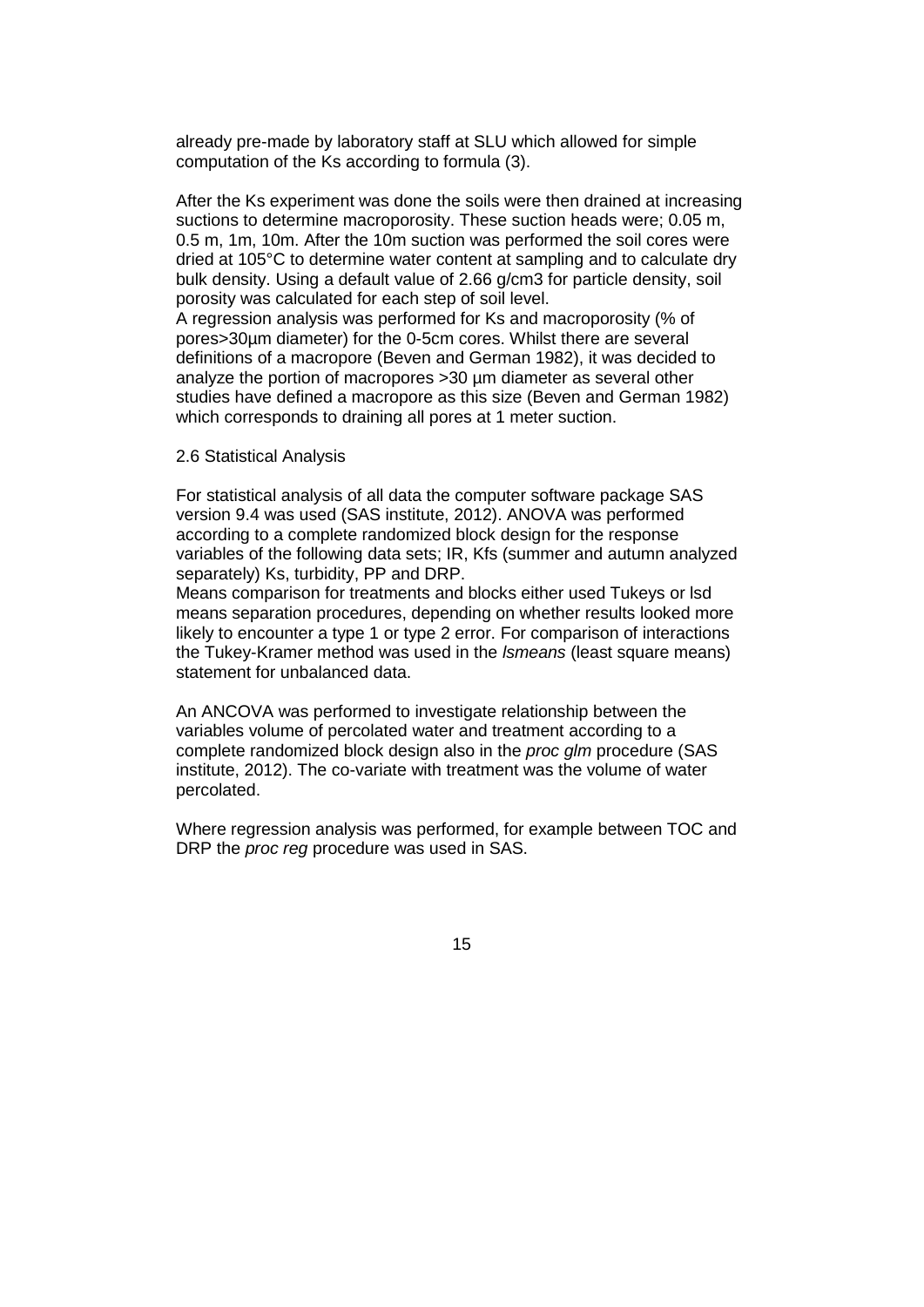#### 3. **Results and Discussion**.



**Fig.1**. *Amount of rainfall expressed in cm/min (to synchronize with Kfs measurements) from June 20 2012 until May 15 2015 at the site of the experiment. This is included to compare rainfall to infiltrations rate (IR). Rainfall never exceeded even the lowest recorded values of IR so water will be portioned to infiltration.*

#### 3.1 Infiltration

Typically the rate of infiltration will be initially large and decrease with time until reaching a quasi-steady state (qs) which reflects IR at the soils surface (Reynolds et al. 1991; Thony et al. 1991; Reynolds et al. 2002). The intention of the double ring is to provide a buffer which physically prevents divergent lateral flow under the measuring cylinder, which would otherwise occur with a single ring. The theory being, that as infiltration under the buffered area absorbs lateral water flow, only vertical flow directly under the measuring cylinder will remain (Reynolds et al. 2002). It has been found however, that the buffered ring system does not entirely eliminate lateral flow (Thony et al. 1991; Reynolds et al. 2002) and therefore is prone to overestimate infiltration rate measurements. The lateral (horizontal) flow described can be attributable to sorptivity (S). S is directly influenced by the water holding capacity and initial water content of the soil (Philip 1957a). In a dry soil it could be expected to be an initially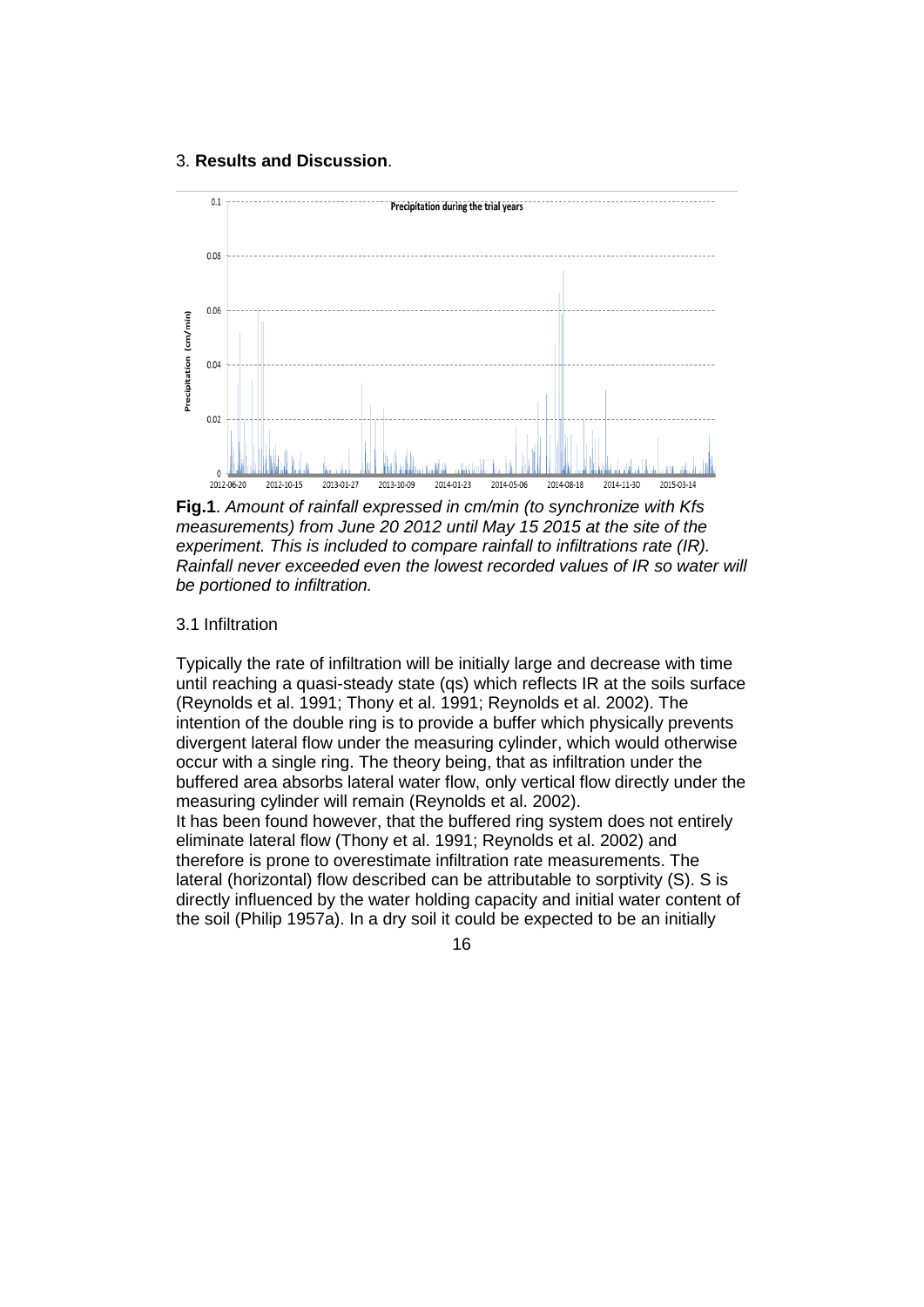large lateral flow (high S value), particularly at small time (t) (Philip 1957b). Then as time progresses, Ks rather than S, will become the more dominant driving mechanism for water movement.

The differences in infiltration rate (IR) were attributable to block (Pr >  $F=$ 0.0035) season (Pr > F = <.0001) and treatment (Pr > F = <.0001) in addition there were significant interactions between block and treatment (Pr  $> F =$  <.0001), treatment and season (Pr  $> F =$  <.0001) (Fig.2.) as well. Large spatial variability, as indicated by the significance between blocks, is consistent with previous studies investigating IR or Kfs (Messing and Jarvis 1990; Messing and Jarvis 1993; Sobieraj et al. 2004; Alleto and Coquet 2009; Kellor et al. 2012). Essentially these studies found IR (or Kfs) can vary considerably even over short distances. Whilst it is important to note that there will be differences arising in Kfs due to spatial variability it is not very informative for this experiment to discuss in detail but rather acknowledge it will diminish the chances of finding statistically significant differences between treatment effects in both the Kfs and Ks values.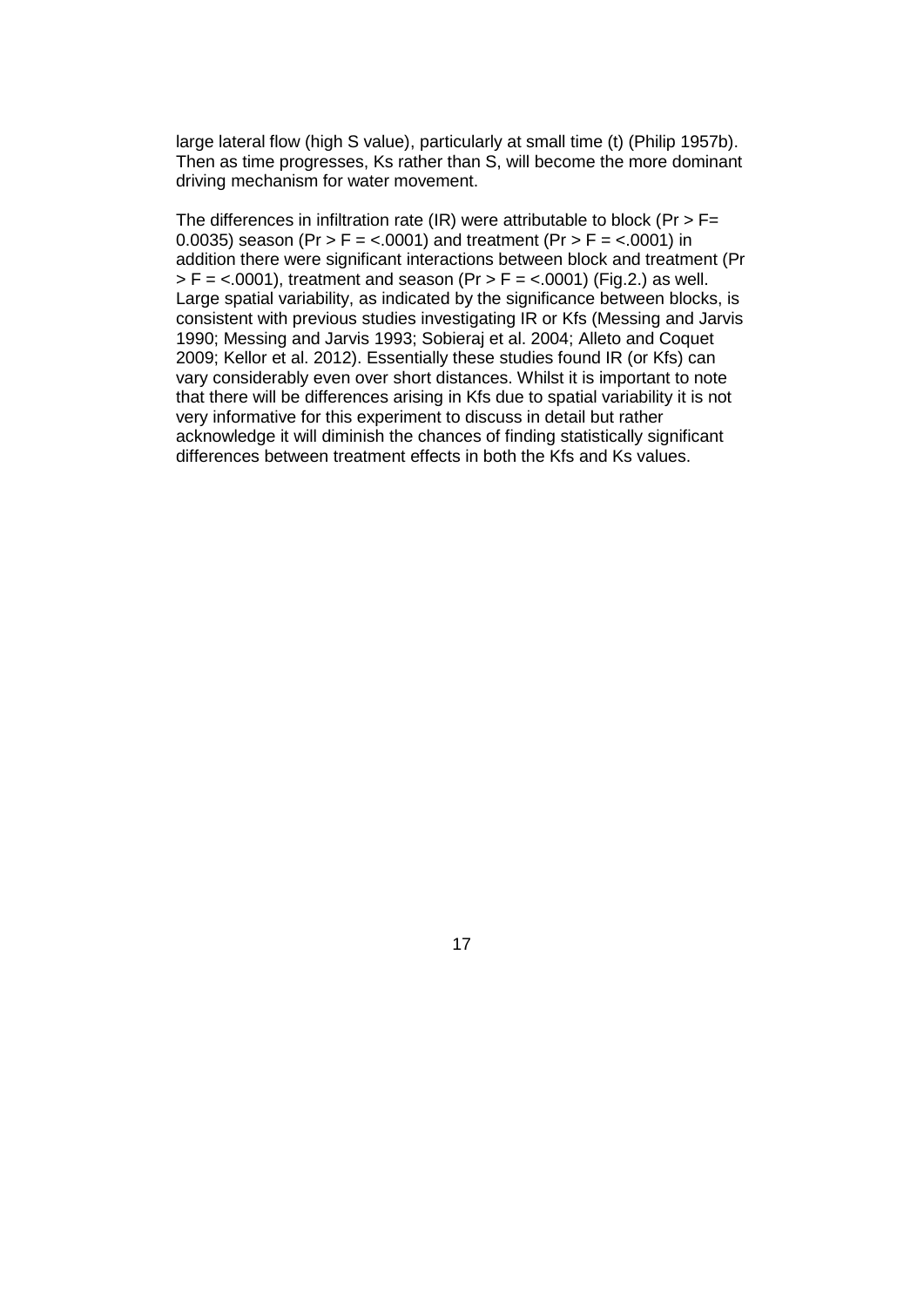

**Fig.2**. *Box plot showing the effects of treatment and season on IR, cm/min (log transformed). Diamonds indicate means, middle horizontal line represents median values, shaded area of boxes show 25th and 75th percentiles, blue lines represent minimum and maximum values and circles show outliers*.

Fig.2. shows IR (log-transformed) in HG, PG and control treatments in summer and autumn measurements. There were significant differences between the seasons for PG and HG (Pr >  $|t|$  = <.0001). In contrast no significant differences were observed between the control plots between summer and autumn sampling periods ( $Pr$  >  $|t|$  = 0.9722). Fig. 2 illustrates that both PG and HG treatments conduct more water during the summer compared to control plots, but no significant difference was found between the two grass treatments. Nevertheless, IR was generally high for the whole field due to cracks in the summer and to the abundant earthworms in the autumn throughout the upper soil profile. Thus, surface run-off is unlikely to be an issue here as the lowest IR value recorded was 0.066 cm/min which

18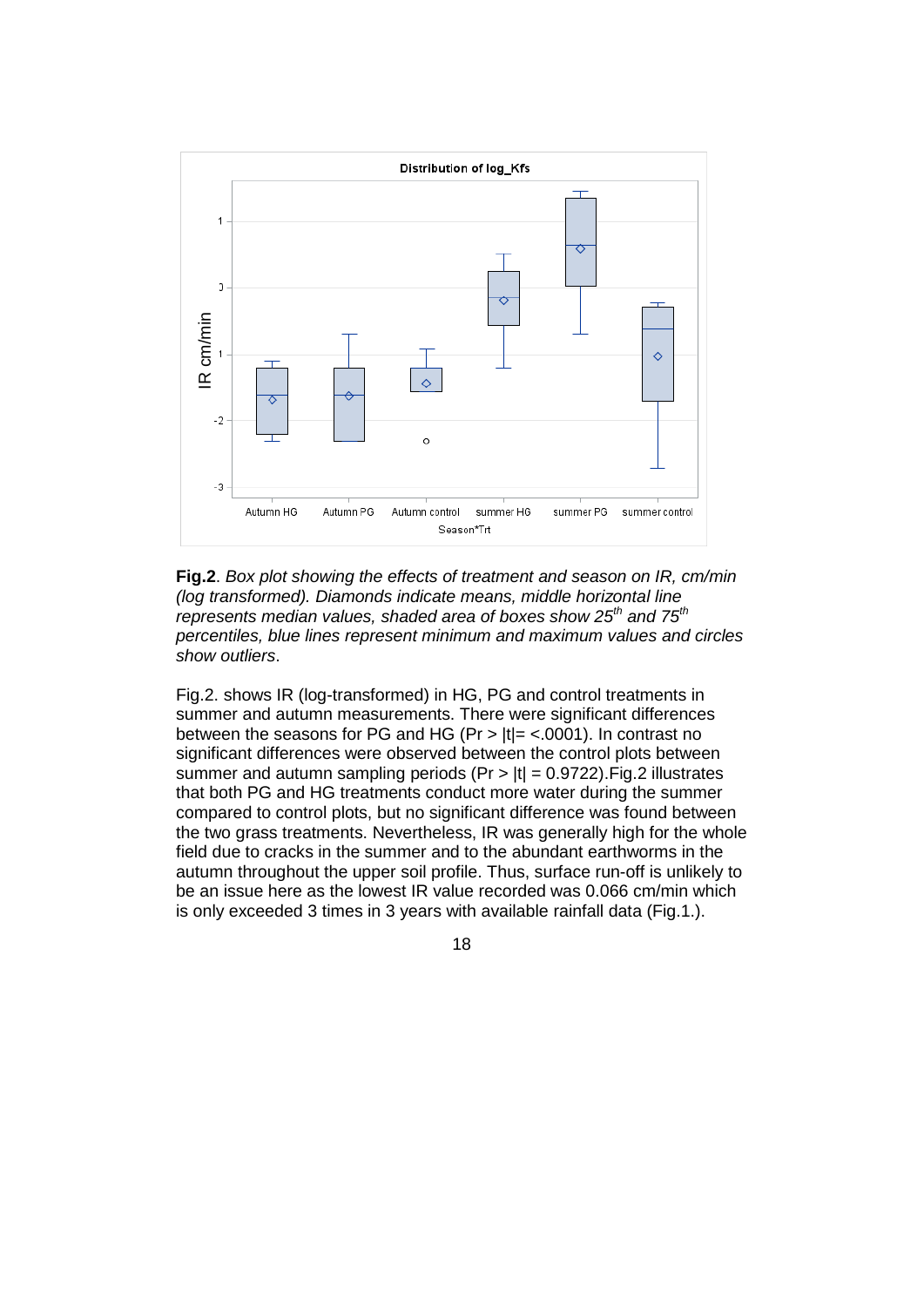Being located on such flat topography (1% slope) surface run-off is expected to be negligible in comparison to infiltration when comparing water partitioning at the soil surface. Where water infiltration is uneven its movement is more likely to be dominated by rapid fluxes through macropores as found by Ulén and Persson (1999). Given these results it could be expected that water flow probably was dominated more by preferential flow in control plots during the summer than the PG and HG treatments. In the summer large cracks were observed in the control plots and appeared to penetrate the plough layer, while no such cracks were observed in the PG or HG plots.

3.2 Field saturated hydraulic conductivity (Kfs) with inversed auger hole method

The results of the inversed auger hole measurements where highly variable and largely uninformative with regards to any treatment effects. All values needed to be log transformed to meet the assumption of equal variance. Significant differences were attributable to block ( $P \le F = 0.0085$ ), depth (P  $\leq$  F = <0.0001) as well as interactions between both time replicate (+/- 3 days) and depth ( $P \le F = \langle 0.0001 \rangle$  and treatment and depth ( $P \le F =$ 0.0132). The 10-25cm depth is where most treatment effects are expected to take place due to the action of cultivation in the control plots. At this depth however there were no significant differences between the treatments (control and HG Pr >  $|t|$  = 0.9936; control and PG HG Pr >  $|t|$  = 0.9134 using Tukey Kramer adjustment). Yet at the 10-25cm depth differences arising due to time replicate were highly significant (initial and + 3 days  $Pr > |t| = <0.0001$ ) with the mean log Kfs value being of the  $+ 3$  day measurements being higher  $(+ 3 \text{ days} = -0.47$ , initial  $= -1.78$ ). This indicates that the effect of pre-wetting has a larger effect on Kfs than treatments. As the initial measurements will saturate the soil in the immediate vicinity of the auger hole, the measurements at + 3 days are being taken from soils with a higher initial moisture content.

3.3. Turbidity after rainfall simulation on soil columns

Fig.3 which shows the distribution of turbidity between the treatments, highlighted greater turbidity values in the control percolates. However lsd means separation (Table.1) shows how only the PG and control were statistically different at the p≤0.05 level. Since the mean value of control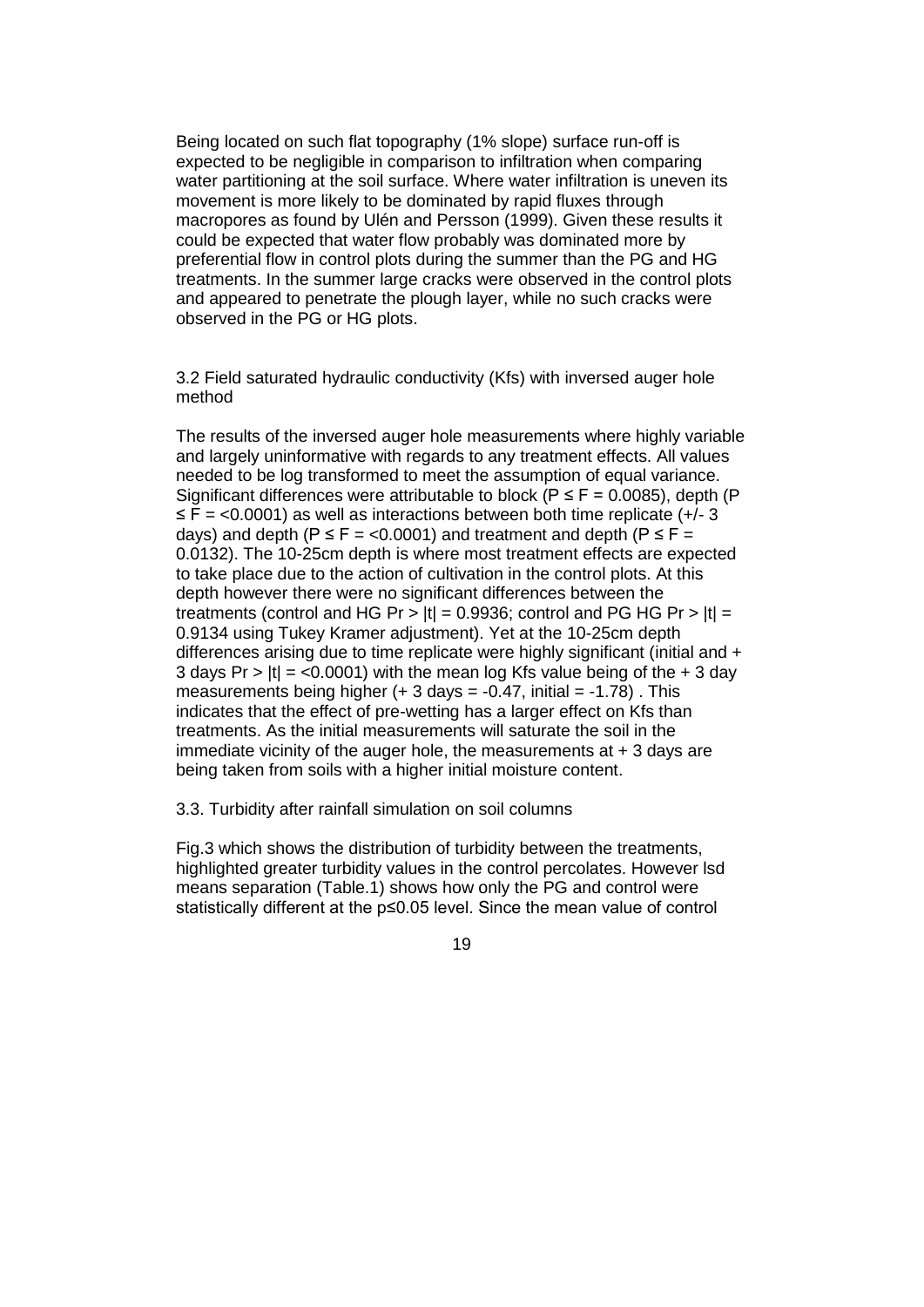was high, it can also be assumed that control had generally higher turbidity than HG also (1048.6 NTU control, 397.1 NTU HG). In future experiments more samples could help alleviate the problem of statistically insignificant results particularly when there is such a large numerical difference in the means of HG and control.



**Fig.3.** *Box plot represents treatment effects on turbidity (NTU) after being allowed to settle for 4.5 hours. Diamonds represent means, horizontal lines medians, shaded areas 25th and 75th percentiles, blue lines representing minimum and maximum values and circles show outliers*.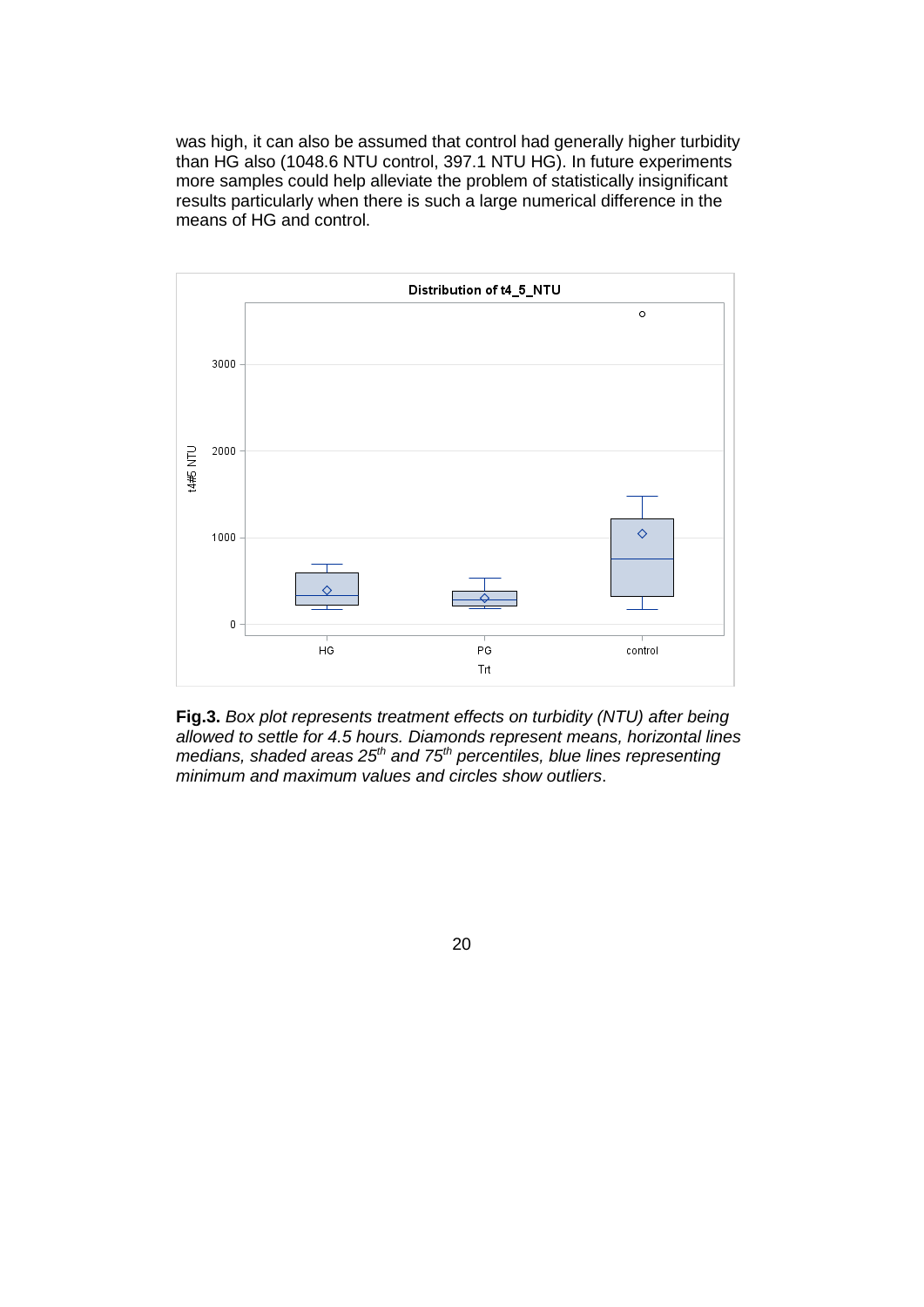|                              | Means with the same letter are |      |        |     |           |  |  |  |
|------------------------------|--------------------------------|------|--------|-----|-----------|--|--|--|
| not significantly different. |                                |      |        |     |           |  |  |  |
| t Grouping                   |                                | Mean | N      | Trt |           |  |  |  |
|                              |                                |      |        |     |           |  |  |  |
|                              |                                |      |        |     |           |  |  |  |
|                              |                                | А    | 1048.6 |     | 8 control |  |  |  |
|                              |                                | А    |        |     |           |  |  |  |
| B                            |                                | А    | 397.1  | 8   | <b>HG</b> |  |  |  |
| $\overline{B}$               |                                |      |        |     |           |  |  |  |
| $\overline{B}$               |                                |      | 311.9  |     | ና         |  |  |  |

**Table.1.** *Highlights that the control and the PG treatments for turbidity of water percolate are significantly different with the lsd means separation method, whilst HG and control treatments are most likely different, but it couldn't be shown statistically*.

Turbidity has been shown to be a good indicator of total suspended solids (TSS) (Ayoub et al. 2014; Wu et al. 2014) and suspended clay particles (Etana et al. 2009) in water samples. Previous studies have shown that increasing intensity and depth of cultivation increases turbidity in percolated water samples (Etana et al. 2009; Muukkonen et al. 2009a; Muukkonen et al. 2009b). The results presented in Fig.4 and Fig.3 are therefore consistent with those previous studies, if both HG and PG are taken as the equivalent to no-till.

Based on the rainfall simulation experiment a relationship between volume and treatment was indicated. Control cylinders that were highly impermeable appeared to have very clear percolated water collected in the PVC container. In comparison, control cylinders that seemed to be conducting water rapidly appeared to have large volumes and murky water. This appeared to indicate a relationship between the treatment effects and the soils ability to conduct water. Since turbidity seemed to be influenced by both volume of permeated water and treatment, an ANCOVA was performed between these two parameters.

There was a good fit for turbidity being a result of both the volume of water permeated and treatment at both irrigation events,  $R_2$ = 0.6587 and  $R_2$  = 0.6538 respectively. This relationship is shown in Fig.4.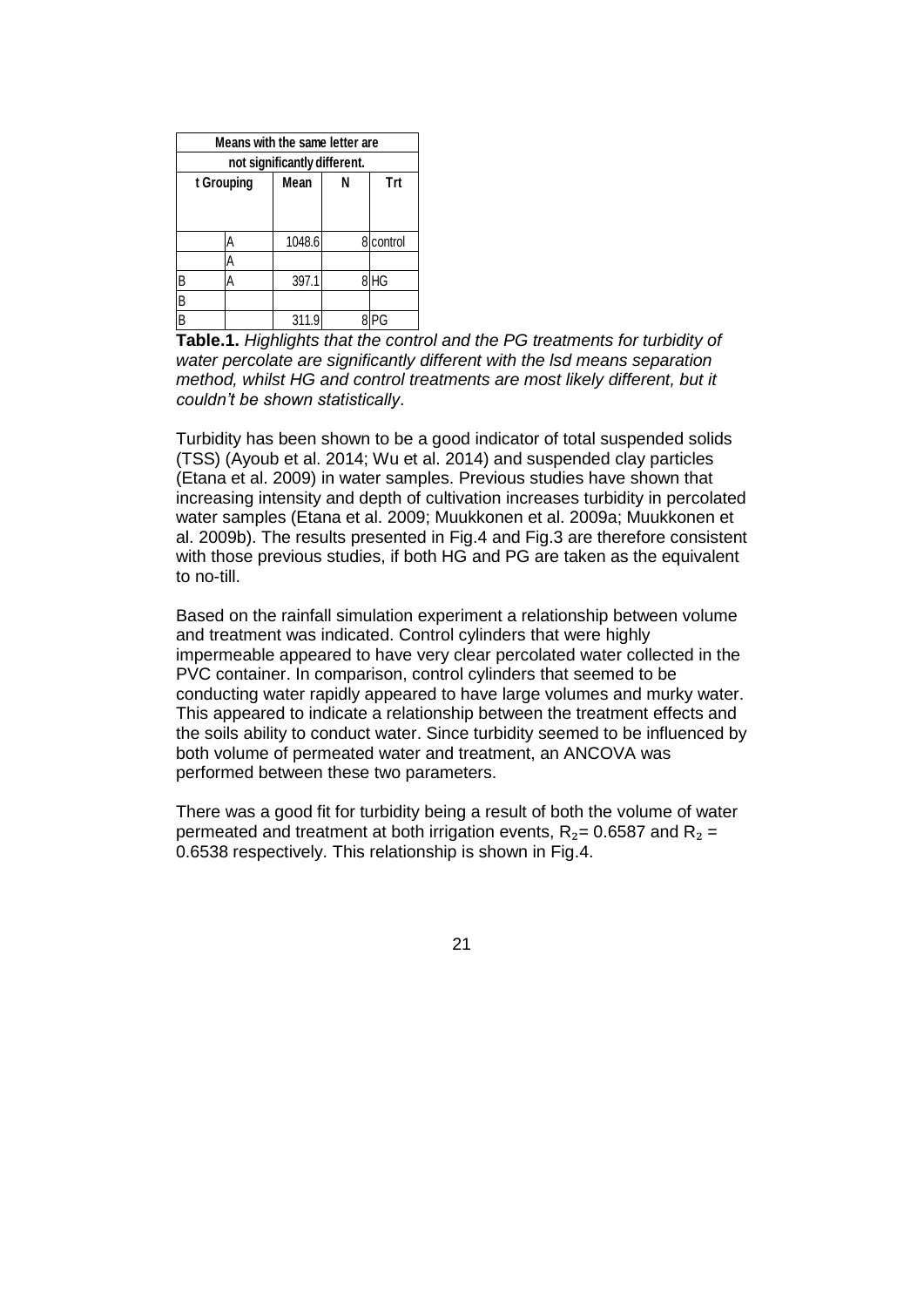

**Fig. 5.** *Turbidity (NTU) as a function of volume of water permeated between different treatments was shown by an ANCOVA for both turbidity measurements, t=0 (left) and t=4.5 hrs (right)*.

Fig.4 highlights how turbidity was dependent on the volume of percolated water (ml) and treatment. Where control plots were highly impermeable, as indicated by a small volume, their turbidity was also reduced greatly in the percolated water and vice versa. The most likely explanation for the good fit  $(R<sup>2</sup>= 0.65$  at t = 4.5 hrs) is that more vertical erosion with the downward movement of water leading to more TSS in the permeated water. In contrast, where control plots have been highly impermeable, little water passed through few continuous pores without carrying soil particles.

3.4 Particulate & dissolved reactive phosphorus in water percolate

Differences in total P between all treatments were found to be insignificant  $(P \le F = 0.42)$ . So instead the concentrations of particulate (PP) and dissolved reactive (DRP) in the water percolates were investigated. The cultivated plots (control) had a trend to for a higher PP than both the grassed treatments. However statistical significance was probably not found due to the wide range of values for the control samples (0.324 mg/l - 2.023 mg/l PP). The results for PP are consistent with measurements of turbidity (Fig.3.) where the control samples had a wide range of turbidity (NTU) values.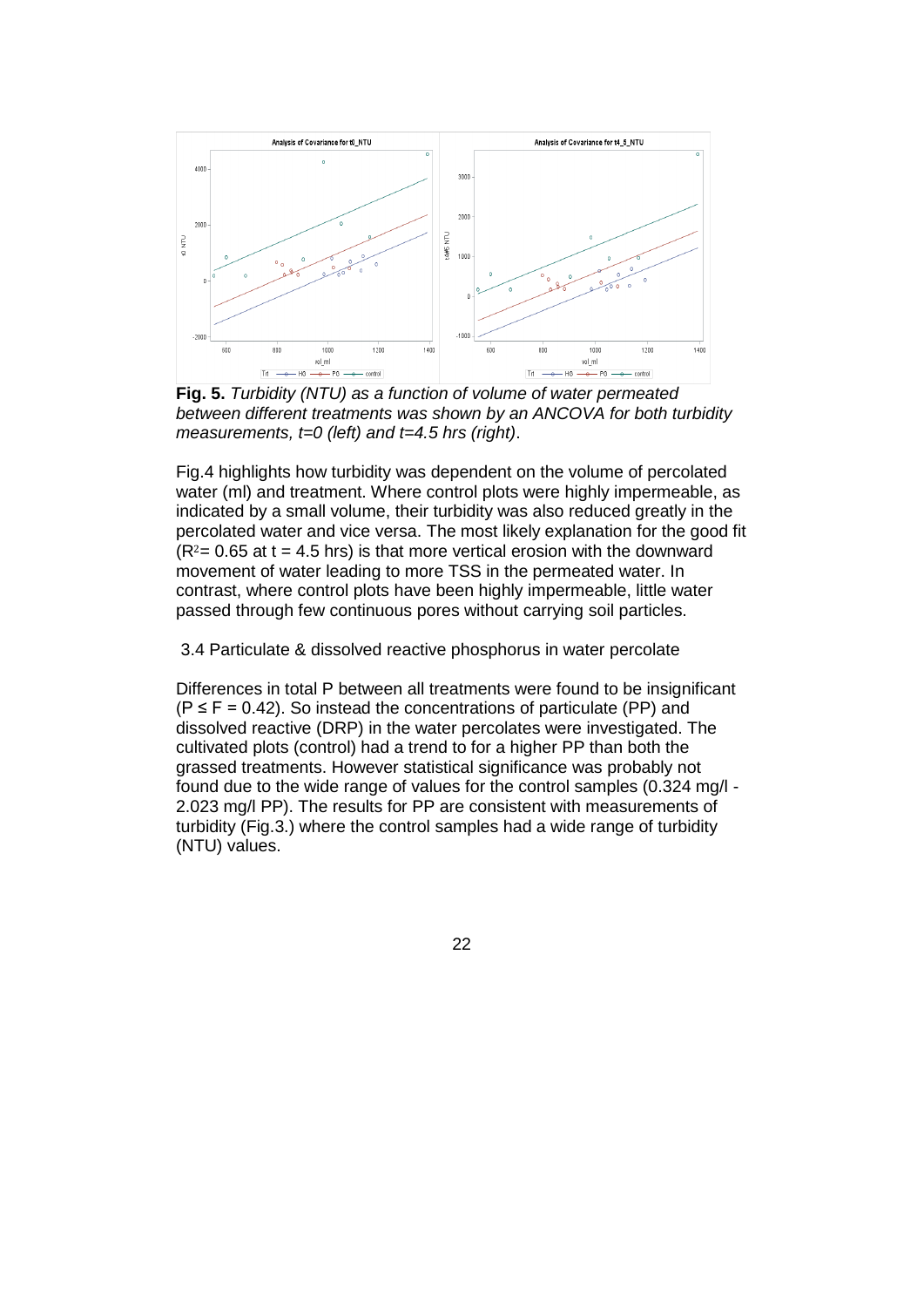

**Fig.5.** *Box plot representing concentration of PP (mg/l) in the permeated water for the three treatments. Diamonds represent the means, horizontal lines the medians, shaded boxes the 25th and 75th percentiles and blue lines the minimum and maximum values. Whilst the control plot has a higher mean it also has a wide spread of values as shown by both the 25th and 75th percentiles in addition to the blue lines. Due to this the differences between the treatments were found to be insignificant (Pr> F =0.4065)*.

Where overland flow is measured it can be expected that PP values will be higher in the absence of a grassed buffer zone from an arable field (Dillaha et al. 1988; Vought et al. 1994; Syversen 2005; Borin et al. 2005; Harper et al. 2009; Uusi-Kämppä & Jauhiainen 2010). In the present study also, cultivated areas demonstrated a higher PP value in the percolated water. This would indicate that the absence of a grassed buffer strip would deliver more PP to the groundwater or lose more to water bodies via drainage tiles. However at this scale a rainfall simulation experiment can only evaluate deliverance values of PP to the tile drains from the upper soil layer (0-20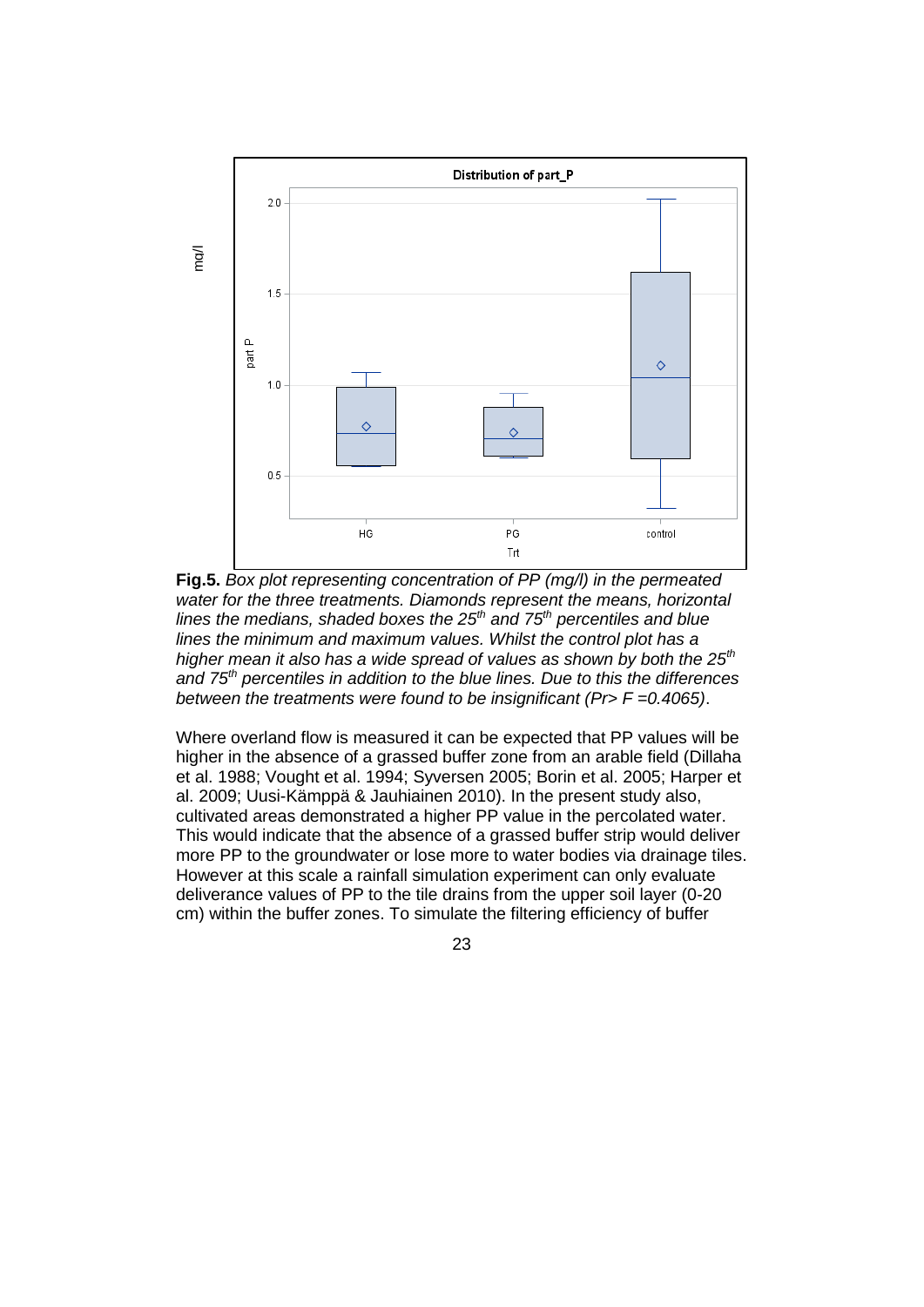strips with regard to cultivated soil upstream we would need a more complex study, for example by applying loose soil material to the soil columns before rainfall simulation.

For PP leaching through the top-soil comparisons have been made between agronomic practices such as direct drilling, depth of tillage and growing annual catch crops (Ulén et al. 2010; Liu et al. 2014;), rather than a comparison of perennial grass and conventional tillage. The grassed treatments are taken as the equivalent of the treatments which receive the least mechanical disturbance in this study. Autumn ploughing disturbs the soil more, and then the loose soil is subjected to large quantities of water during snow melt periods, which are common between autumn and the spring. This increases PP leaching during these periods. Uusi-Kämppä & Jauhiainen (2010) found an adjacent field under conventional tillage contributed more PP to surface run-off than if the field was under pasture or no-till. It is therefore reasonable to assume that where infiltration capacity is high, cultivation will also contribute more PP to the tile drain.

Previous studies have found turbidity to be a reliable indicator of PP in percolated water samples (Etana et al. 2009; Marttila & Kløve 2012). This has also been extended to give a good correlation in water samples between PP and NTU (Etana et al. 2009; Marttila & Kløve 2012). Etana et al. 2009 found good correlations between turbidity and clay content as well as between turbidity and PP after investigating 5 Swedish clay soils. When investigating nutrient losses from Finnish peatland forest Marttila & Kløve (2012) also found good correlations between total P, total N, PP and turbidity, providing large fractions of these nutrients occurred in the particulate form. However in the same study, the reliability of turbidity measurements to indicate nutrient concentrations decreased markedly as the portion of dissolved nutrients increased, such as during snowmelt periods. Pavanelli & Bigi (2005) also found turbidity to be a good indicator of TSS measured by direct measurements, however this reliability decreased with higher concentrations of TSS and an increased number of dilutions. Pavanelli & Bigi (2005) concluded that higher component of coarser solids in suspension likely decreases the reliability of turbiditity measurements.

As Fig.3 shows long-term measurements in the current field trial showed that PP was highly correlated to turbidity in sub surface drainage (Etana et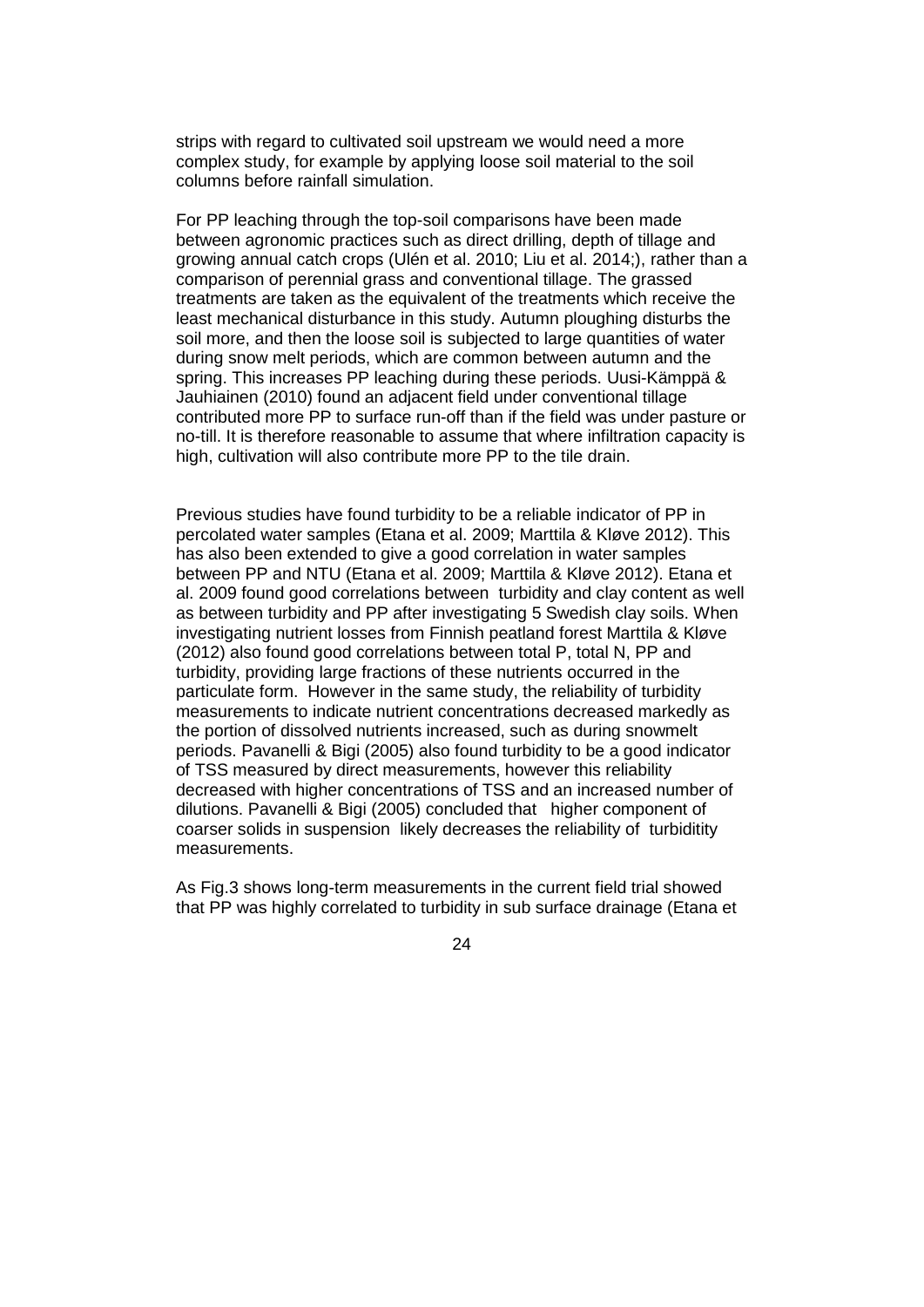al. 2015). However this was not the case in this study with rain simulation where regression analysis between PP and NTU at t= 4.5 hrs had a poor coefficient of determination (0.0071). The poor relationship could be due to the contribution of particulate organic matter which contained a high portion of PP (Fig.7). The correlation between TOC and turbidity was also poor but better than the relationship between turbidity and PP ( $R_2$ = 0.119). Freezing and thawing cycles appear to create a unique scenario where phosphorus is in the form of particulate organic matter, or large portions of P are in the form of DRP (Fig.7.).



**Fig.6.** The diagram *from Etana et al. (2015), is based on long-term measurements in the current field trial. It demonstrates that PP was highly correlated to turbidity in water collected from sub-surface drainage.*

Grassed buffer strips tend to deliver more DRP both in surface and tile drains compared to the same site without a buffer strip (Dillaha et al. 1988; Dorioz et al. 2006; Hoffman et al. 2009; Uusi-Kämppä & Jauhiainen 2010; Uusi-Kämppä et al. 2011;). Fig.7. highlights a significantly (p≤0.05) more amount of DRP in both PG and HG treatments compared to the control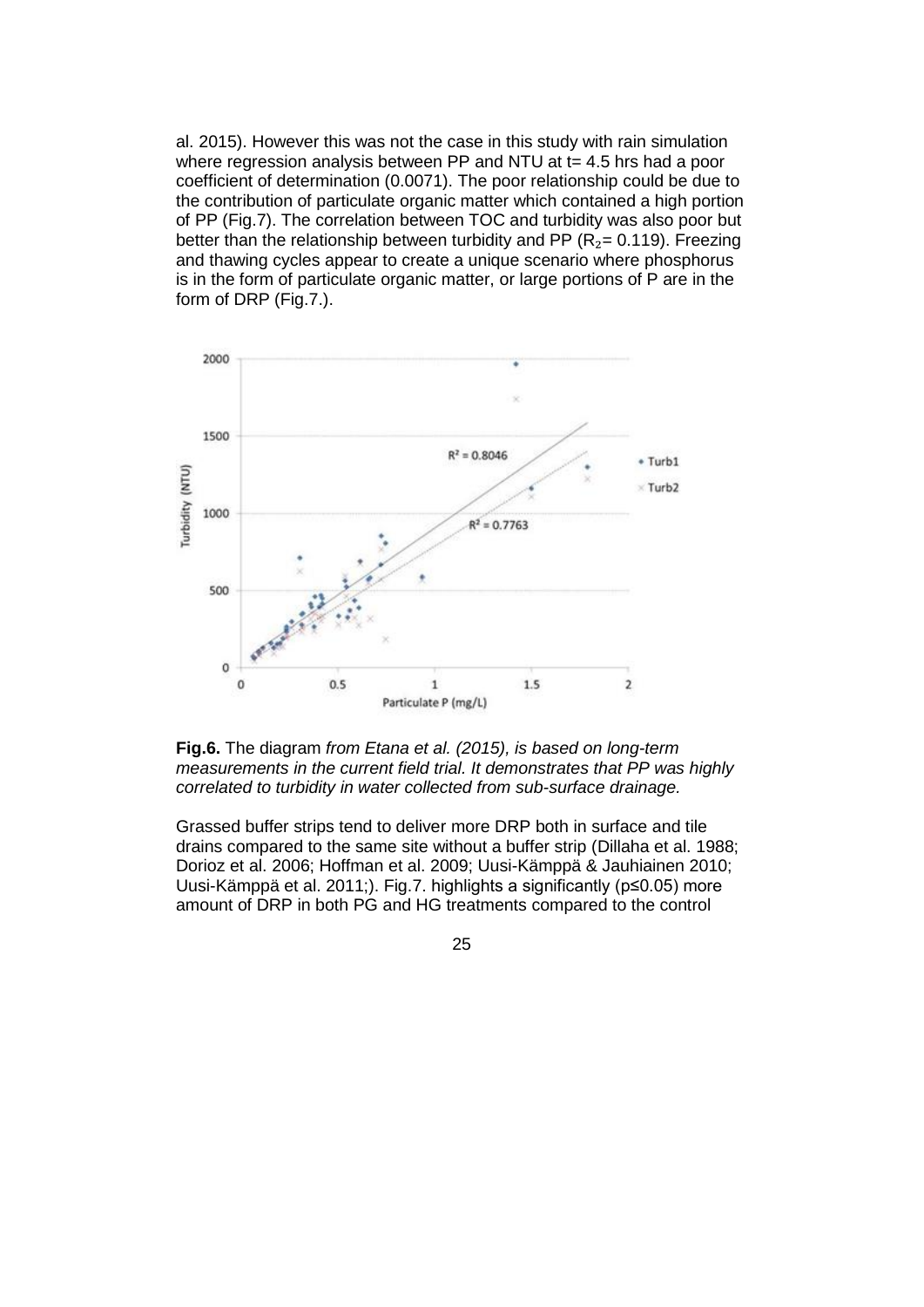treatment. Mean concentrations for both the grassed buffer treatments are >10 orders of magnitude higher than for the control after the rainfall simulation experiment. This runs quite contrary to the aim of grassed buffer strips which aim to reduce P loads to surface water, especially as DRP is in a far more biologically active form in waterways (Hoffmann et al. 2009).

Leaching of DRP is also usually highest during springtime run-off after snowmelt in cold climate (Uusi-Kämppä et al. 2011), which precedes optimal algal growing conditions within waterways in Nordic conditions (Inkala et al. 1997). It is certainly one of the most pressing concerns for constructing grassed buffer strips for nutrient removal.



**Fig.7** *Box plot highlighting differences in concentrations of dissolved reactive phosphorus DRP (PO-4 mg/l) in the water permeate after the simulated rainfall experiment. Diamonds represent means, horizontal lines medians, shaded area 25th and 75th percentiles and blue lines minimum and maximum values*.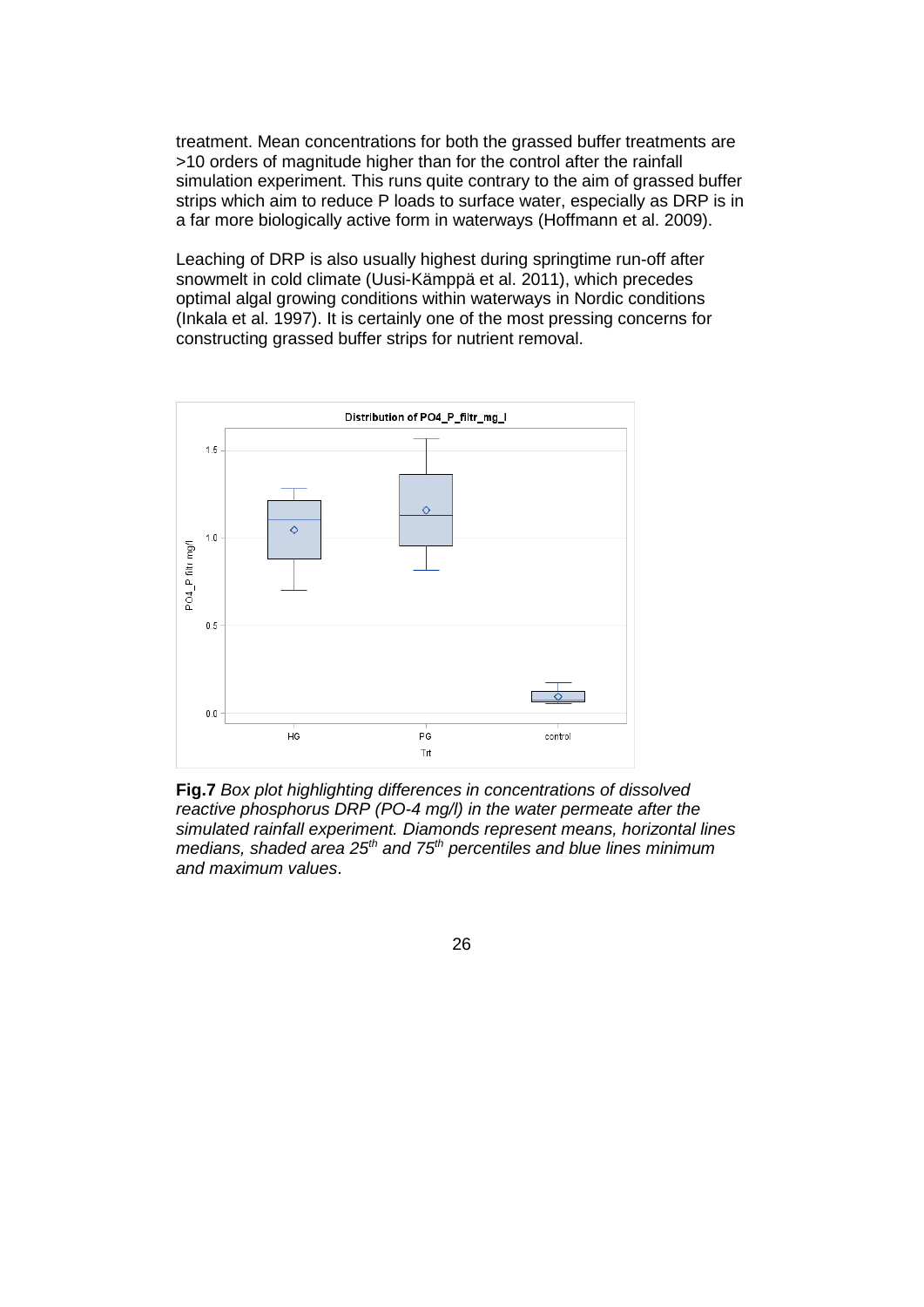| Means with the same letter are |        |   |                 |  |  |  |  |
|--------------------------------|--------|---|-----------------|--|--|--|--|
| not significantly different.   |        |   |                 |  |  |  |  |
| t Groupi                       | Mean   | N | Trt             |  |  |  |  |
| ng                             |        |   |                 |  |  |  |  |
|                                | 1.161  |   | 4 <sub>PG</sub> |  |  |  |  |
| A                              |        |   |                 |  |  |  |  |
| A                              | 1.0478 |   | 4 <sup>HG</sup> |  |  |  |  |
|                                |        |   |                 |  |  |  |  |
| B                              | 0.0955 |   | control         |  |  |  |  |

**Table.2.** *shows means for both HG and PG treatments are >10 X higher compared to control treatments, and that the mean value for the control is significantly different at the p≤0.05 level compared to the two grassed treatments.* 

The elevated levels of DRP in the water from vegetative grassed buffer strips compared to the control was could be due to the rapid degradation of above ground biomass during repeated freezing and thawing cycles.Fig.8 confirms this assertion showing a significantly elevated TOC in PG treatments compared to control. Higher amounts of decaying vegetation from freezing and thawing cycles in the PG plots lead to increased TOC, which contained both particulate and dissolved reactive P. Fig.9. shows a linear regression ( $R_2$ = 0.448) indicating that as TOC increases so does DRP. Whilst the mean value of TOC in PG was higher than HG, the difference was not statistically significant. The little difference there was however lends support to the theory that cutting and removing grass in a grassed buffer strip in the autumn prior to breakdown by freezing and thawing could be a good way to reduce leaching of DRP from grassed buffer strips (Uusi-Kämppä and Jauhiainen 2010).

Previous studies have concluded that repeated freezing and thawing can release considerable amounts of DRP from decaying plant matter in vegetated buffer strips (Uusi-Kämppä et al. 2011), various common Swedish catch crops (Liu et al. 2014) and annual ryegrass catch crops (Bechmann et al. 2005). In addition organic matter breakdown by mechanical disturbance can also liberate increased amounts of DRP in notill soils with stubble remaining when compared to the cultivated ones (Muukkonen et al. 2009a; Muukkonen et al. 2009b).The results of this experiment are therefore consistent with these previous findings that where there is a large amount of organic matter on the soils surface there is also highly likely to be an increased leaching of DRP.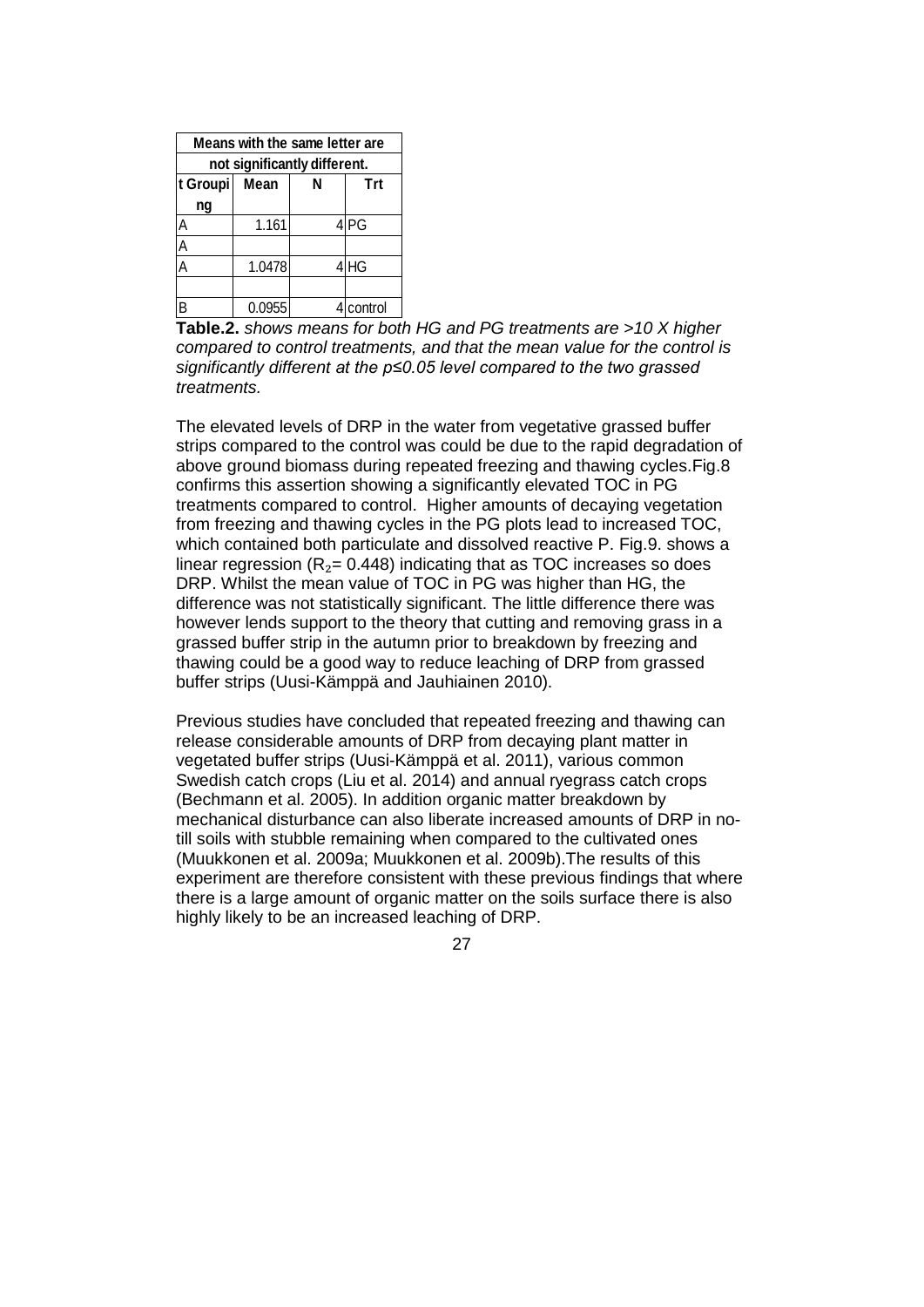

**Fig.8.** *Box plot which shows differences in TOC concentrations (mg/l) between the different treatments. Diamonds represent means, horizontal lines medians, shaded areas 25th and 75th percentiles and blue lines minimum and maximum values*.

| Means with the same letter are<br>not significantly different. |  |   |        |  |           |  |  |
|----------------------------------------------------------------|--|---|--------|--|-----------|--|--|
| t Grouping<br>Mean<br><b>Trt</b>                               |  |   |        |  |           |  |  |
|                                                                |  | A | 25.525 |  | ∶lPG      |  |  |
|                                                                |  | А |        |  |           |  |  |
| B                                                              |  | А | 19.225 |  | 4 HG      |  |  |
| $\overline{\mathsf{B}}$                                        |  |   |        |  |           |  |  |
| $\overline{B}$                                                 |  |   | 14.275 |  | 4 control |  |  |

**Table.3.** *Means separation using lsd grouping showing that there is a significant difference between the PG and control treatments*.

Table.3. shows that by cutting and removing grass significantly reduces the amount of TOC in the water percolate and will therefore also reduce the amount of DRP as shown by the relationship in Fig.9

28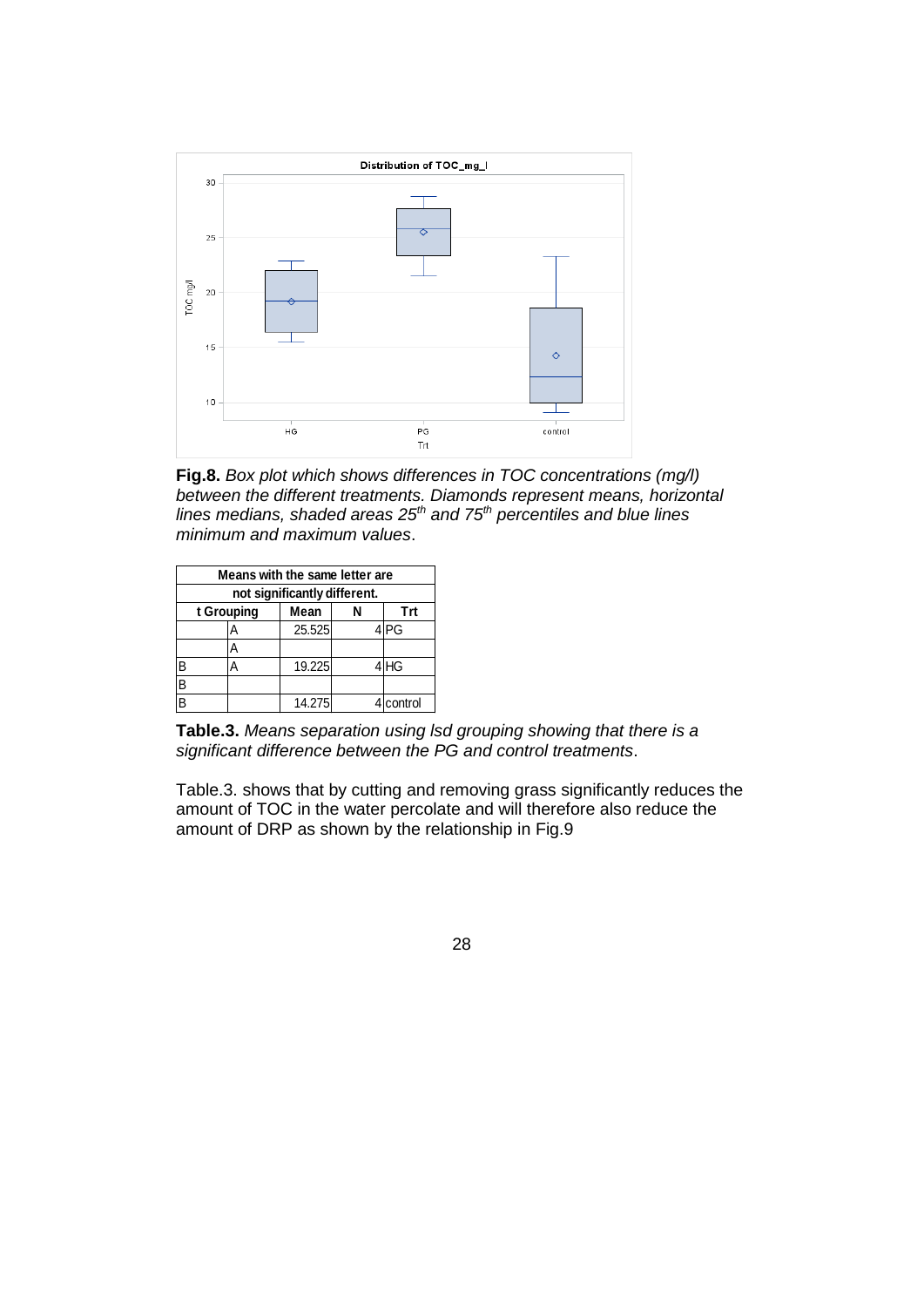

**Fig.9.** *Relationship between TOC (mg/l) and DRP (PO-4 mg/l) after simulated rainfall experiment, taking DRP as the response variable. Given the number of observations a R*<sup>₂</sup> *value of 0.448 gave a good fit for the model*.

3.5 Saturated hydraulic conductivity and porosity in small soil cores

The dominant reason for differences in the laboratory Ks experiment arose due to block (Pr  $>$  F = 0.006) indicating there was wide spatial variability as indicated in Fig.12. Another possible reason for non significant differences between treatments could be the large number of large earthworms throughout the trial site which may have altered macroporosity. It was stated by Messing and Jarvis (1990) that earthworm hole channels can act as macropores which can dominate water movement through sections of the soil profile. Spatial variability in earthworm abundance has been observed previously in tile drained clay soils (Alakukku et al. 2010) and in combination with an inherent spatial variability in the soil has contributed to a wide variation in this study.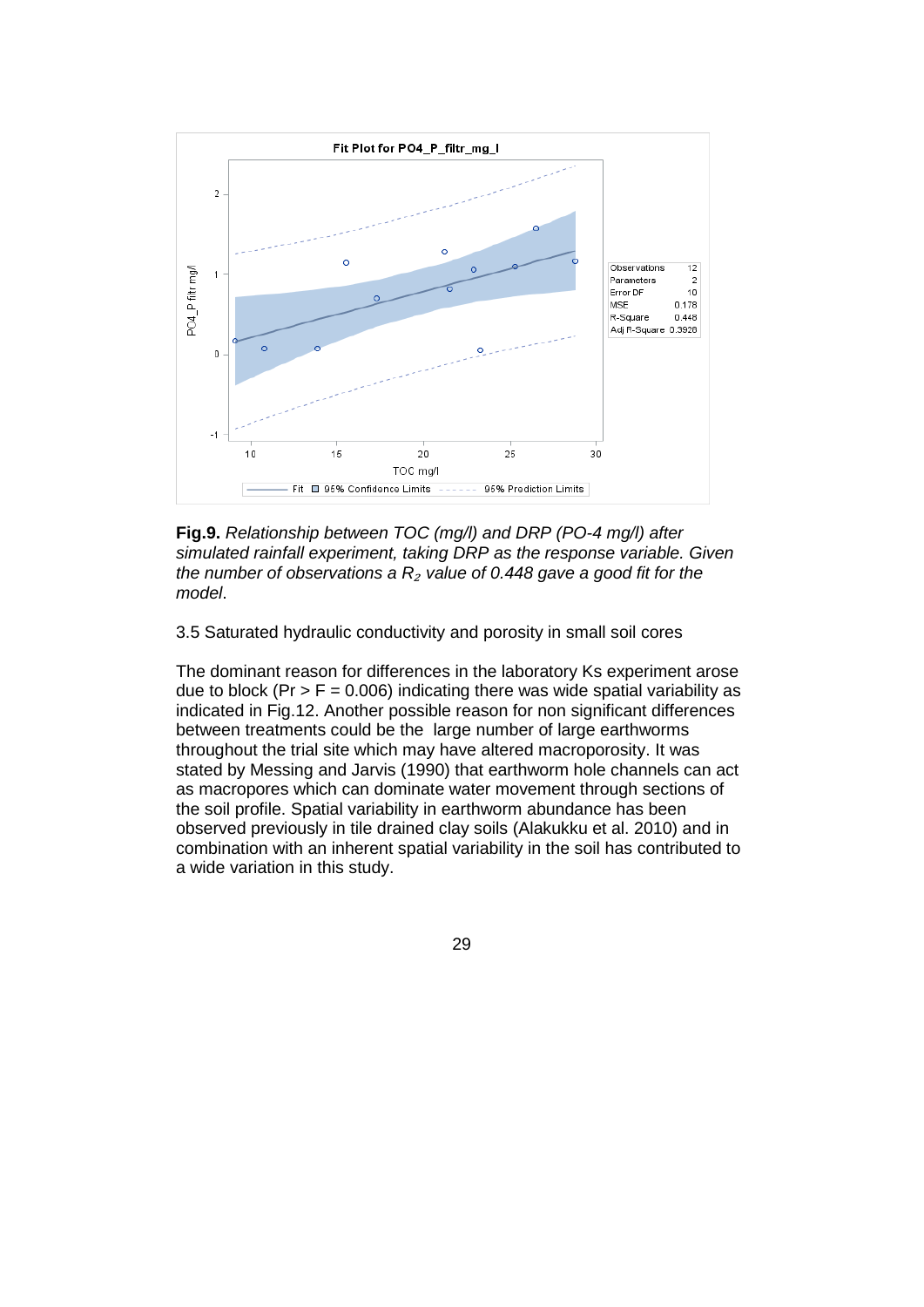The results of the laboratory measurements highlight the large variation that can be encountered when measuring Ks. It can't be known exactly what has led to such a wide variance in Ks values (earthworms, inherent spatial variability) but it does highlight that more replicates should be taken from a particular depth if statistical significance is likely to be obtained.

Fig.10.illustrates that as the portion (%) of macropores >30µm increases so does Ks at the 0-5cm measurements. Due to restrictions of time and lab space (for the drainage boxes) only 6 samples at this depth could be analyzed, so treatment effects were not analyzed. Despite this a reasonable fit ( $R_2$  = 0.5778) could be fitted to a simple linear regression model (Fig.10.). This would suggest that in the top 5 cm of the soil profile, management practices affecting macroporosity also affect Ks. Messing and Jarvis (1990) found a similar relationship on an Ultuna clay soil where field saturated hydraulic conductivity (Kfs) could be expressed as a function of macroporosity.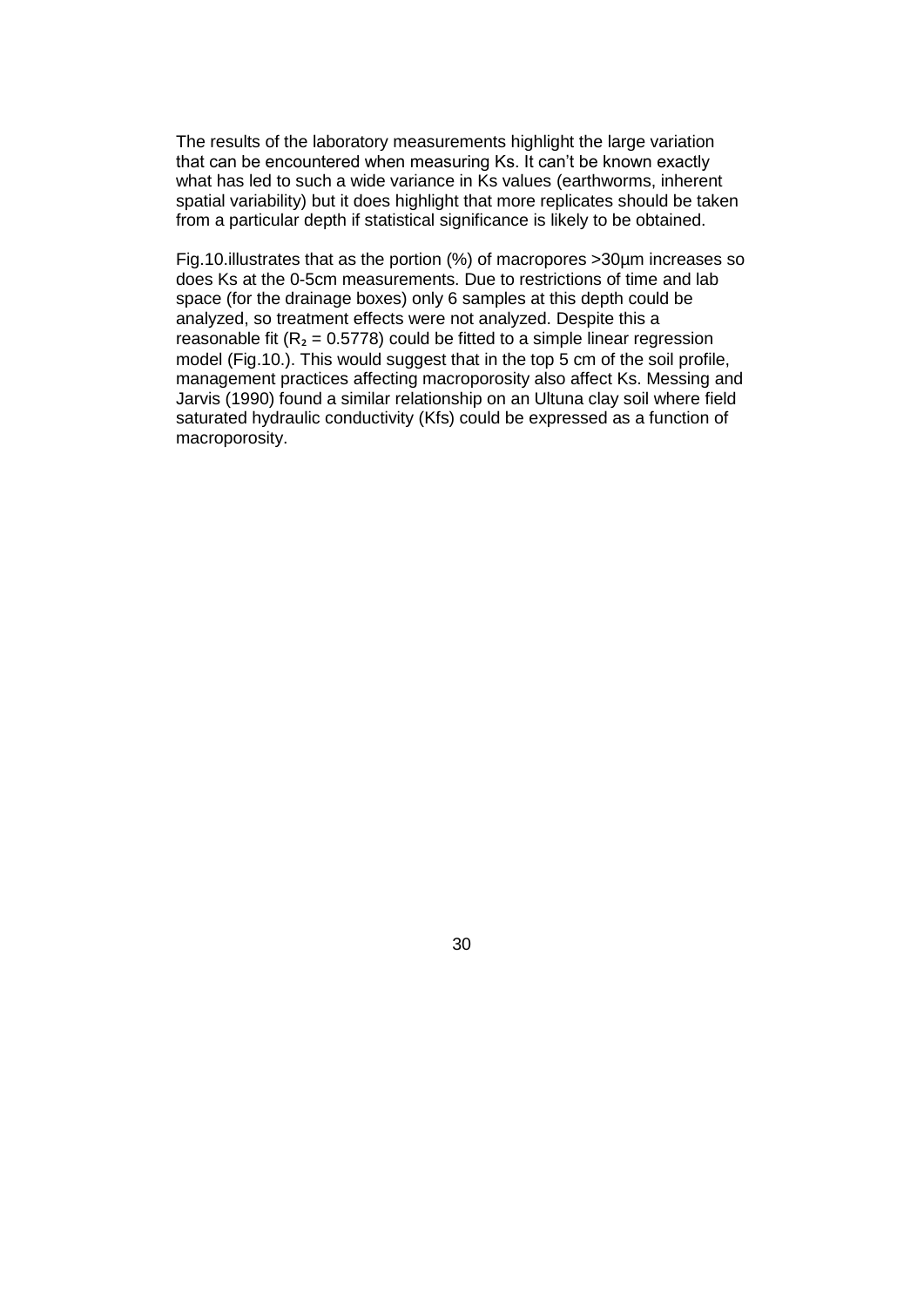

**Fig.10.** *Ks (cm/min) as a function of macroporosity (% of pores >30µm) at 1 m suction*.

#### 4. **Conclusion**.

Cutting and removing vegetation from grass buffer strips may reduce leaching of dissolved reactive phosphorus from above ground biomass. However the levels of dissolved reactive phosphorus in harvested grass was still greater than that in the control so other complementary or alternative measures (i.e. chemical amendments to grassed plots) are necessary to abate eutrophication. It is likely that leaching of solids may occur in rapid fluxed through macropores. This was indicated by the relationship between turbidity and the volume of water percolate collected after the rainfall simulation.

Focusing more on the top 15 centimeters of the soil profile, where most of the pronounced changes infiltration where shown to happen, and then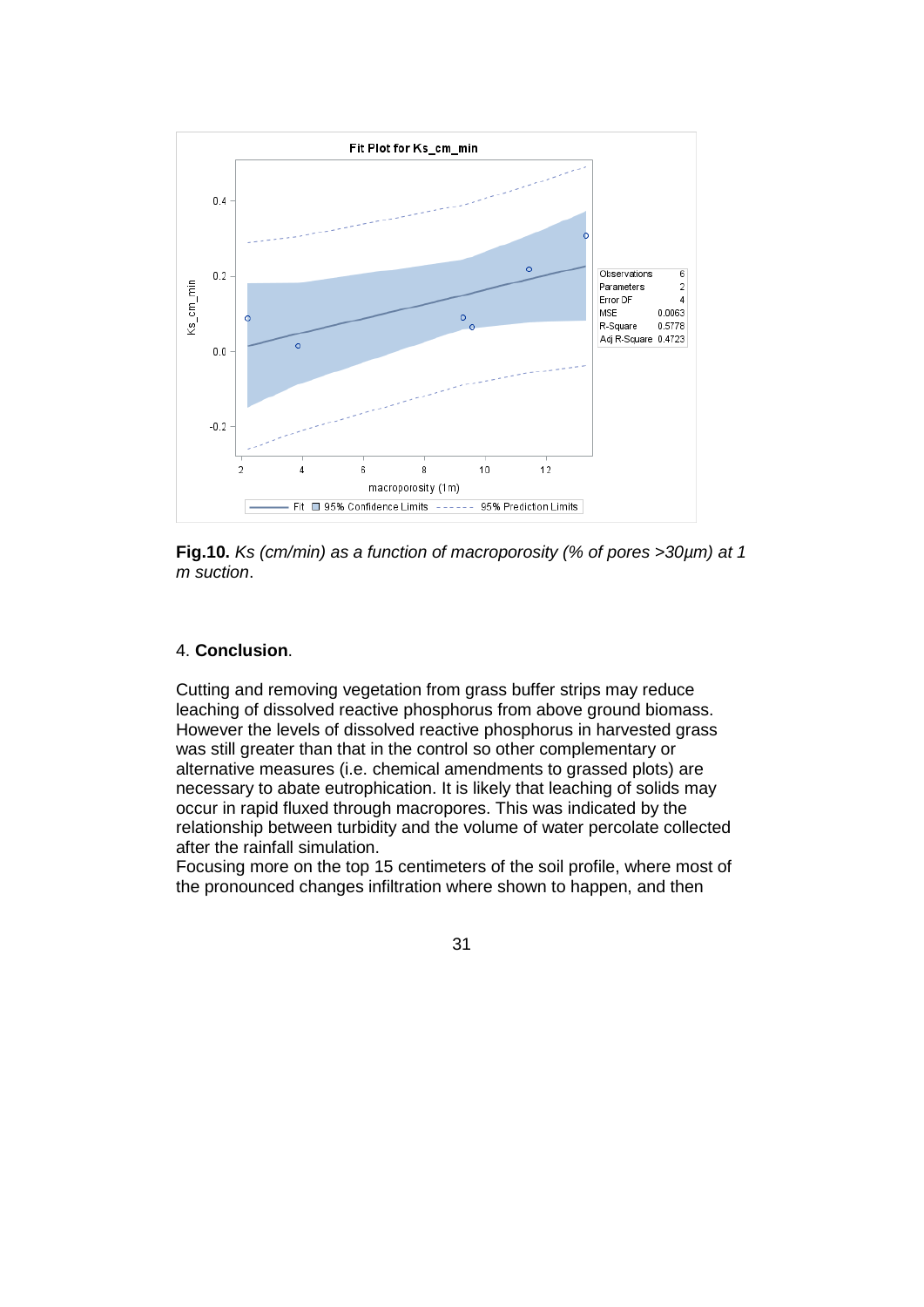linking this to particulate or dissolved reactive phosphorus leaching patterns would be recommended for future studies.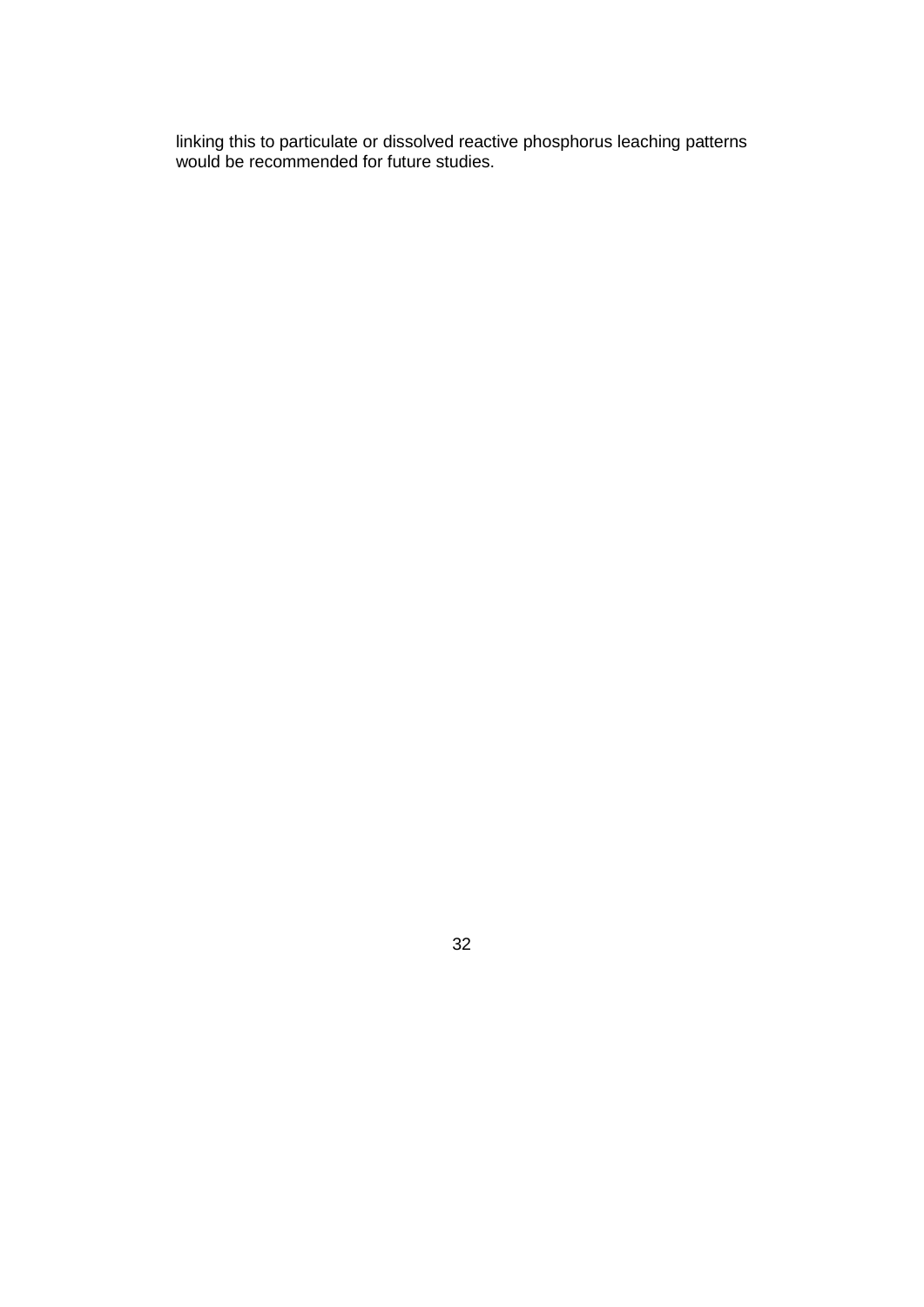#### **5. References**

Alakukku, L, Nuutinen, V, Ketoja, V, Koivusalo, H, Paasonen-Kivekäs, M 2010, Soil macroporosity in relation to subsurface drain location on a sloping clay field in humid climatic conditions, *Soil & Tillage Research*, vol. 106, pp. 275-284.

Azooz, RH, Arshard, MA 1996, 'Soil infiltration and hydraulic conductivity under long-term no-tillage and conventional tillage systems', *Can. J. Soil Sci.*, vol. 76, pp. 143-152.

Ayoub, GM, Bin Amhed, SW, Al-Hindi, M, Azizi, F 2014, 'Coagulation of highly turbid suspensions using magnesium hydroxide': Effects of slow mixing conditions, *Environmental Science and Pollutant Research*, vol. 21, pp. 10502–10513.

Bagarello, B D'Asaro, F, Lovino, M 2012, 'A field assessment of the Simplified Falling Head technique to measure the saturated soil hydraulic conductivity', *Geoderma*, vol. 187-188, pp. 49-58

Bardhan, G, Russo, D, Goldstein, D, Levy, GJ 2015, 'Changes in the hydraulic properties of a clay soil under long-term irrigation with treated wastewater', Geoderma, vol. 264, pp. 1-9.

Bechmann, ME, Kleinman, PJA, Sharpley, AN, Saporito, LS 2005, 'Freezethaw effects on phosphorus loss in runoff from manured and catch crop soils, *Journal of Environmental Quality*, vol. 34, no.6, pp. 2301-2309.

Beven, K, Germann, P 1982, 'Macropores and Water Flow in Soils', *Water Resources Research*, vol. 18, no. 5, pp. 1311-1325.

Borin, M, Vianello, M, Morari, F, Zannin, G 2005, 'Effectiveness of buffer strips in removing pollutants in runoff from a cultivated field in North-East Italy, *Agriculture, Ecosystems and Environment*, vol. 105, pp. 101-114.

Dillaha, TA, Sherrard, JH, Lee, D, Mostaghimi, S, Shanholtz, VO 1988, 'Evaluation of vegetative filter strips as a best management practice for feedlots, *Journal of Water Pollution Control Federation*, vol. 60 pp. 1231- 1238.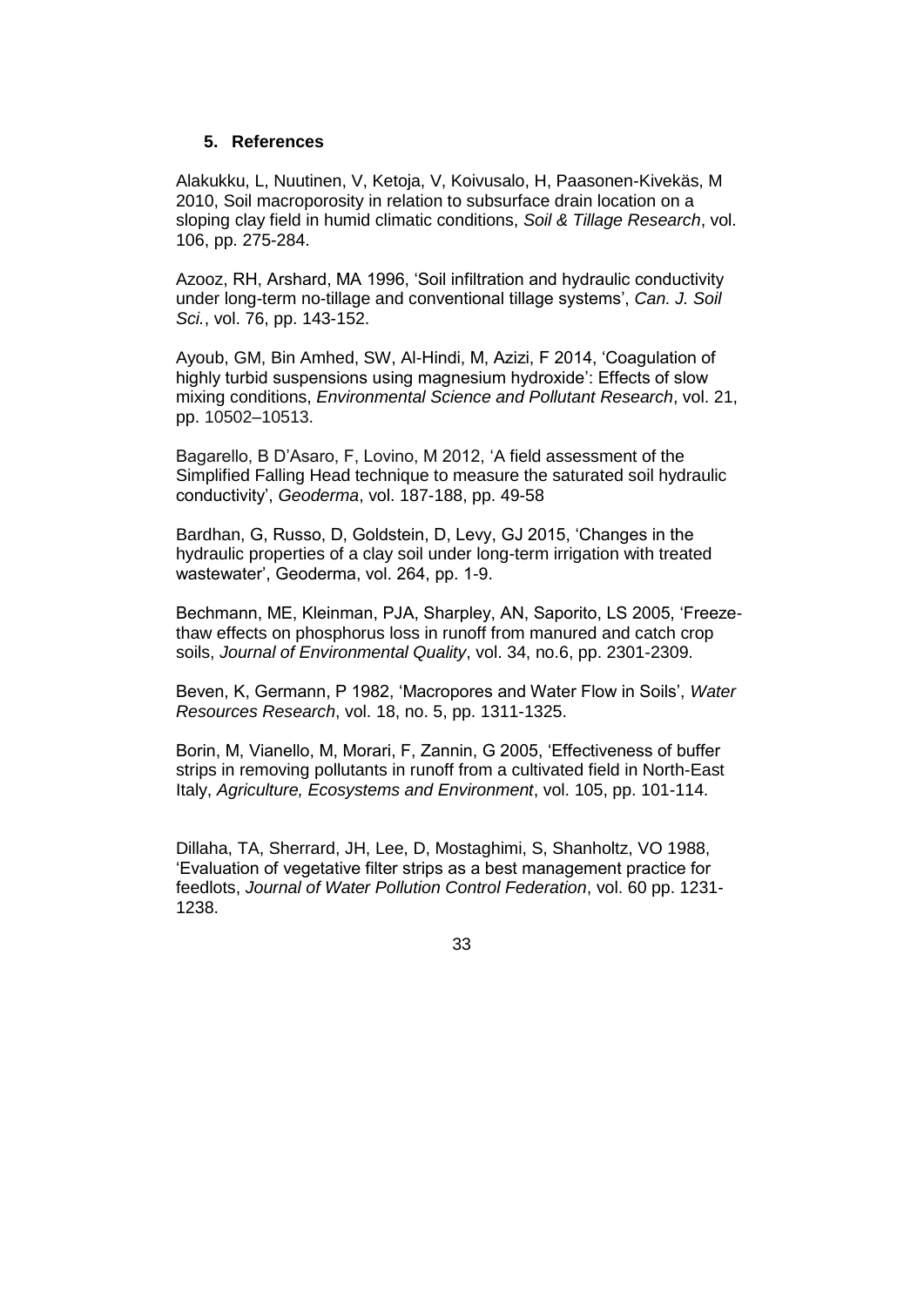Dorioz, JM, Wang, D, Poulenard, J, Trévisan, D 2006, 'The effects of grass buffer strips on phosphorus dynamics: A critical review and synthesis as a basis for application in agricultural landscapes in France', *Agriculture, Ecosystems and Environment*, vol. 117, pp. 4-21.

Etana, A, T. Keller, T., Rydberg, T. & Arvidsson, J. 2015, **Crop yield, soil organic carbon, phosphorus and potassium as affected by tillage &**  direct drilling, 20<sup>th</sup> International Soil Tillage Research Organization (ISTRO) Conference, Nanjing, China. 14-18<sup>th</sup> September 2015

Etana, A, Rydberg, T Arvidsson, J 2009, 'Readily dispersible clay and particle transport in five Swedish soils under long-term shallow tillage and mouldboard ploughing', *Soil Tillage and Research,* vol. 106, pp. 79-84.

Grip, H, Bishop, K (eds) 2000, *Water´s journey from rain to stream*, Hallgren & Fallgren, Uppsala

Harper, TW, Brye, KR, Daniel, TC, Slaton, NA, Haggard, BE 2008, 'Land Use Effects on Runoff and Water Quality on an Eastern Arkansas Soil under Simulated Rainfall', *Journal of Sustainable Agriculture*, vol.2, no. 2, pp. 231-253.

Hewelke, P, Gnatowski, T, Hewelke, E, Tyszka, J, Źakowicz, S 2015, 'Analysis of Water Retention Capacity for Select Forest Soils in Poland, *Polish Journal of Environmental Studies*, vol. 24, no. 3, pp. 1013-1019.

Hillel, D 2004, *Introduction to Environmental Soil Physics*, Elsevier Academic Press, USA

Hoffmann, CC, Kjaergaard, C, Uusi-Kämppä, J, Hansen, HCB, Kronvang, B 2009, 'Phosphorus Retention in Riparian Buffers: Review of Their Efficiency, *Journal of Environmental Quality*, vol. 38 pp. 1942-1955.

Inkala, A, Bilaledtin, Podsetchine, V 1997, 'Modelling the effect of climate change on nutrient loading, tempreture regime and algal biomass in the Gulf of Finland, *Boreal Environmental research*, vol. 2, pp. 287-301.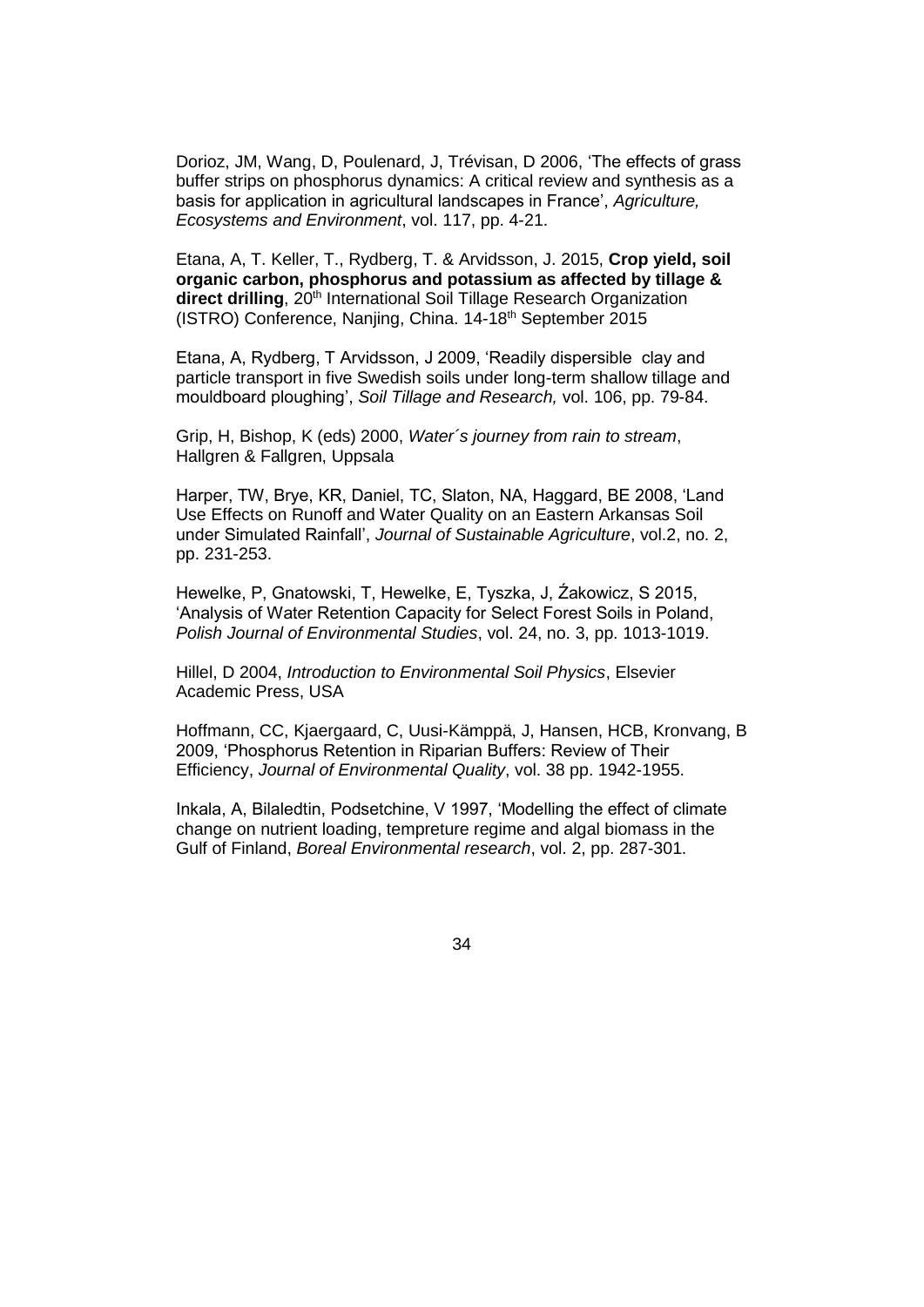Kellor, T, Sutter, JA, Nissen, K, Rydberg, T 2012, 'Using field measurement of saturated soil saturated hydraulic conductivity to detect low-yielding zones in three Swedish fields', *Soil Tillage and Research*, vol. 124, pp. 68- 77.

Kronvang, B, Anderson, IK, Hoffmann, CC, Pedersen, ML, Ovesen, Andersen, HE 2007, 'Water exchange and deposition of sediment and phosphorus during innundation of natural and restored lowland floodplains', *Water, Air and Soil Pollution,* vol. 181, pp. 115-121.

Larsbo, M, Sandin, M, Jarvis, N, Etana, A, Kreuger, J 2015, 'Surface runoff of pesticides from a clay loam field in Sweden', (submitted to *Journal of Environmental Quality* 2015).

Liu, J, Ulén, B, Bergkvist, G, Aronsson, H 2014, 'Freezing-thawing effects on phosphorus leaching from catch crops', *Nutrient cycling from agroecosystems,* vol. 99, pp. 17-30.

Liu, J, Aronsson, H, Ulén, B, Bergström, L 2012, 'Potential phosphorus leaching from sandy topsoils with different fertilizer histories before and after application of pig slurry', *Soil Use and Management*, vol. 28, pp. 457- 467.

Marttila, H, Kløve, B, 2012, 'Use of Turbidity Measurements to Estimate Suspended Solids and Nutrient Loads from Peatland Forestry Drainage', *Journal of Irrigation and drainage engineering*, vol. 138, no. 12, pp. 1088- 1096.

Messing, I 1993, 'Saturated and Near-Saturated Hydraulic conductivity in Clay Soils', Thesis (Ph.D.), Swedish University of Agricultural Sciences, Uppsala, Sweden

Messing, I, Jarvis, NJ 1990, ´Seasonal variation in field-saturated hydraulic conductivity in two swelling clay soils in Sweden´, *Journal of Soil Science,*  vol. 41, pp. 229-237.

Messing, I, Jarvis NJ 1993, 'Temporal variation in the hydraulic conductivity of a tilled clay soil as measured by tension infiltrometers, *Journal of Soil Science*, vol. 44, pp. 11-24.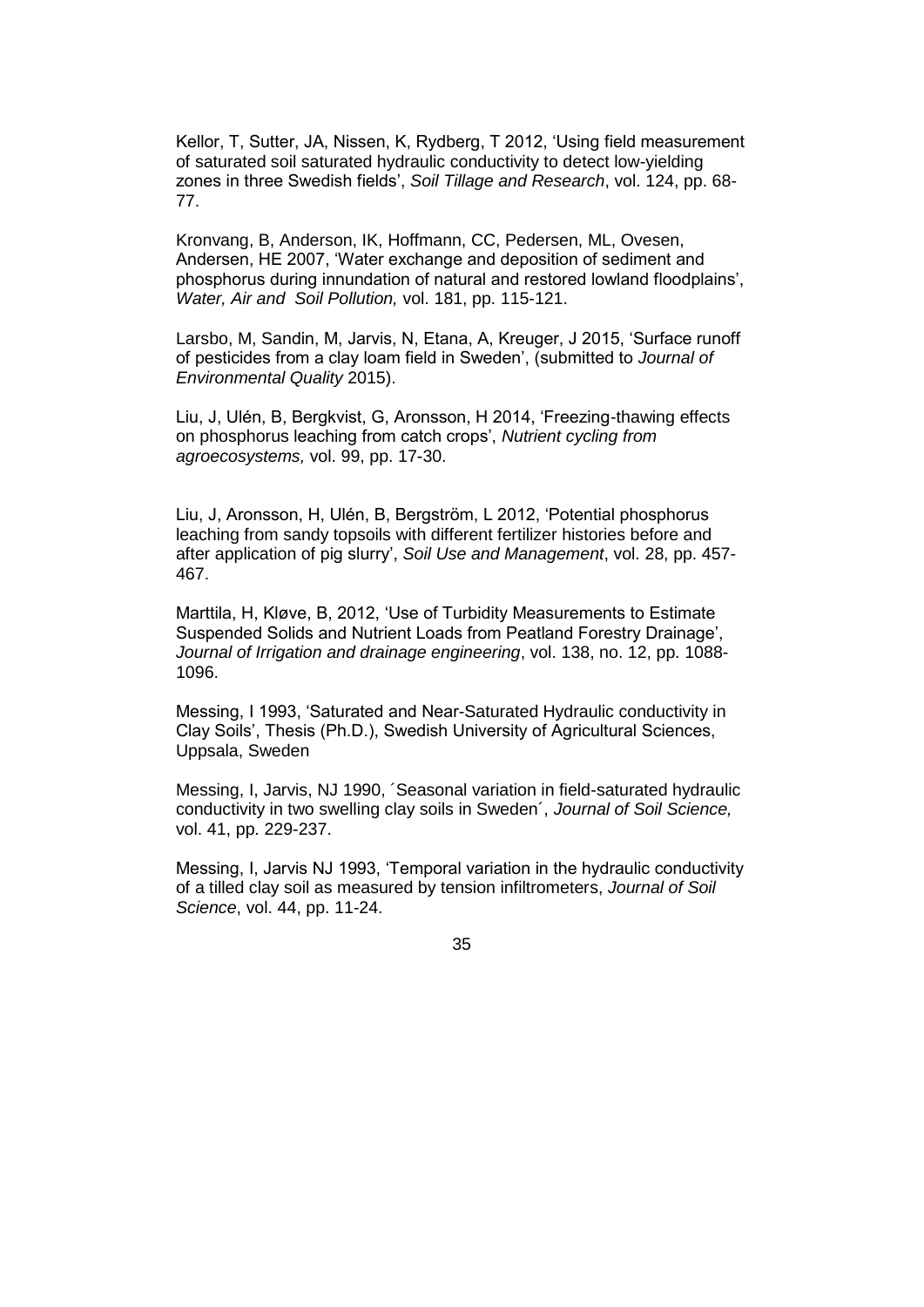Muukkonen, P, Hartikainen, H, Alakukku, L 2009a, 'Effect of soil structure disturbance on erosion and phosphorus losses from Finnish clay soil', *Soil Tillage Research*, vol. 103, pp. 84-91.

Muukkonen, P, Hartikainen, H, Alakukku, L 2009b, Boardmill sludge reduces phosphorus losses from conservation-tilled clay soil, *Soil Tillage Research*, vol. 104, pp. 285-291.

Noij, IGAM, Heinen, M, Heesmans, HIM, Thissen, JTNM, Groenendijk, P 2013, 'Effectiveness of buffer strips without added fertilizer to reduce phosphorus loads from flat field to surface waters', *Soil Use and Management,* vol. 29, pp. 162-174.

Philip, JR 1957a, 'The theory of infiltration. 1. The infiltration equation and its solution', *Soil Science*, vol. 83, pp. 345-357.

Philip, JR 1957b, The theory of infiltration. 4. Sorptivity and Algebraic infiltration equations, Soil Science, vol. 84, no. 3, pp. 257-264.

Pavanelli, D, Bigi, A 2005, 'Indirect Methods to Estimate Suspended Sediment Concentration: Reliability and Relationship of Turbidity and Settleable Solids', *Biosystems Engineering*, vol. 90, pp. 75-83.

Reynolds, WD, Vieira, SR, Topp, GC 1983, 'A reexamination of the constant head well permeameter method for measuring saturated hydraulic conductivity above the water table', *Soil Science*, vol. 136 pp. 250-268.

Reynolds, WD, Elrick, DE 1985, '*In situ* measurement of field saturated hydraulic conductivity, sorptivity, and the α-parameter using the Guelph permeameter, *Soil Science*, vol. 140, pp. 292-302.

Reynolds, WD, Elrick, DE, Youngs, EG, Amoozegar, A, Bootlink, HWG, Bouma, J 2002, '3.4.2. Saturated and Field-Saturated Water Flow Parameters', in Dane, JH, Topp, GC (eds), *Methods of Soil Analysis Part 4 Physical Methods*, Soil Science society of America, Inc., Madison, Wisconsin USA, pp. 802-878.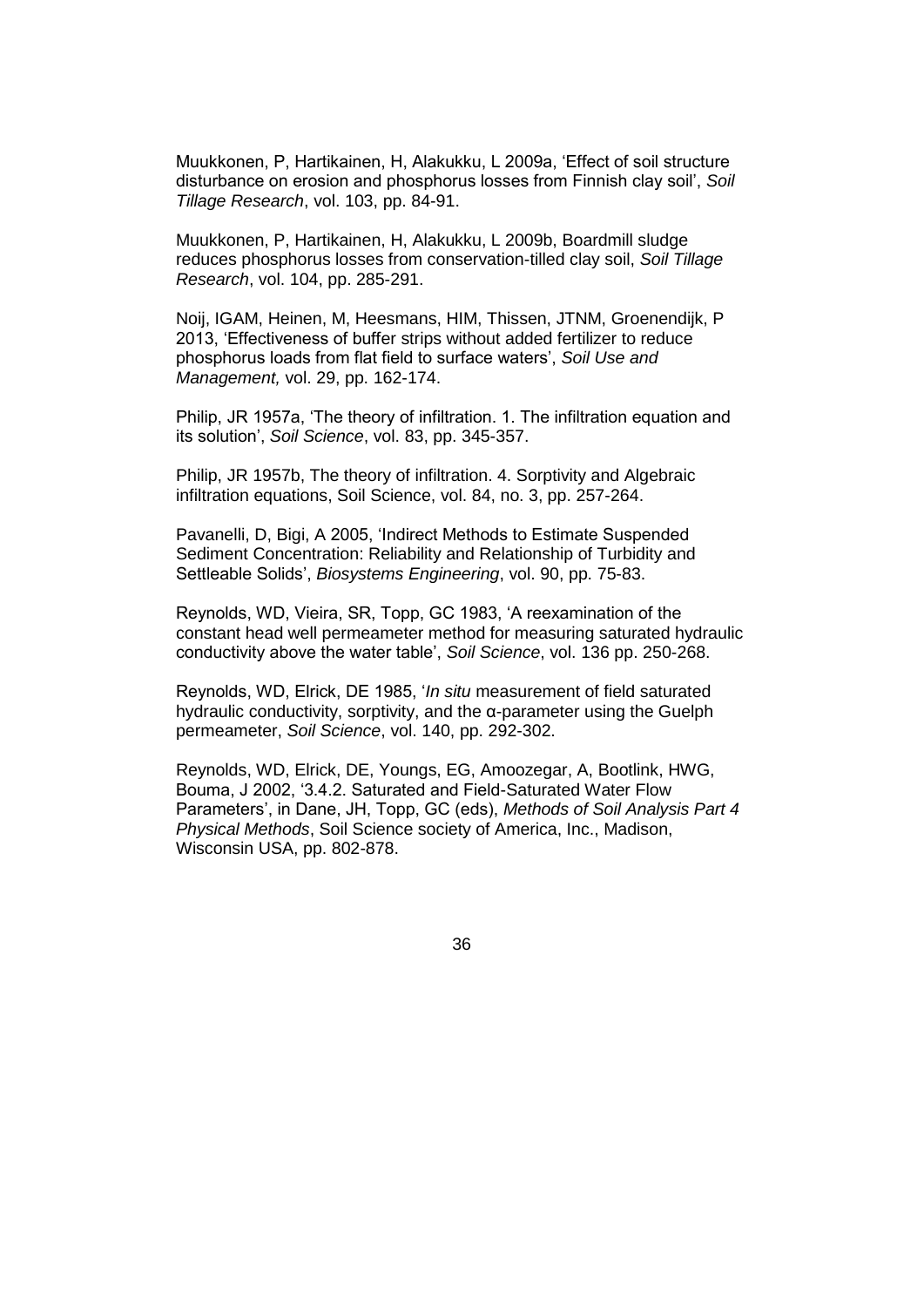Roberts, WM, Stutter, MI, Haygarth, PM 2011, 'Phosphorus Retention and Remobilisation in Vegetated Buffer Strips: A Review', *Journal of Environmental Quality*, vol. 41, no. 2, pp. 389-399.

SAS institute (2012) SAS/STAT 9.4. User's Guide. SAS Inst. Cary, NC. Sobieraj, JA, Elsenbeer, H Cameron G 2004, 'Scale dependency in spatial patterns of saturated hydraulic conductivity', *Catena*, vol. 55, pp. 49-77.

Syversen, N 2005, 'Effect and design of buffer zones in the Nordic climate: The influence of width, amount of surface run-off, seasonal variation and vegetation type on retention efficiency for nutrient and particle run-off, *Ecological Engineering*, vol. 24, pp. 483-490.

Thony, JL, Vauchaud, G, Clothier, BE, Angulo-Jaramillo, R 1991, ´Field Measurement of the Hydraulic Properties of Soil´, vol. 4, pp. 111-123.

Ulén, B, Aronsson, H, Bechmann, M, Krogstad, T, Øygarden, L, Stenberg, M 2010, 'Soil tillage methods to control phosphorus loss and potential sideeffects: a Scandinavian review, *Soil Use and management*, vol. 26, pp. 94- 107.

Ulén, B, Persson, K 1999, 'Field-scale phosphorus losses from a drained clay soil in Sweden', *Hydrological Processes*, vol. 13, pp 2801-2812.

Uusi-Kämppä, J, Jauhiainen, L 2009, 'Long-term monitoring of buffer zone efficiency under different cultivation techniques in boreal conditions', *Agriculture, Ecosystems and Environment*, vol. 137, pp. 75-85.

Uusi-Kämppä, J, Turtola, E, Närvänen, A, Jauhiainen, L, Uusitalo, R 2011, 'Phosphorus Mitigation during Springtime Runoff by Amendments Applied to Grassed Soil', *Journal of Environmental Water Quality*, vol. 40, pp. 1-7.

Van Hoorn, JW 1979, Determining Hydraulic Conductivity with the Inversed Auger Hole and Infiltrometer Methods, Research Gate gmbH, Berlin, Germany <

https://www.researchgate.net/publication/266336561\_Paper\_1.06\_DETER MINING HYDRAULIC CONDUCTIVITY WITH THE .INVERSED AUGE R\_HOLE\_AND\_INFILTROMETER\_METHODS >